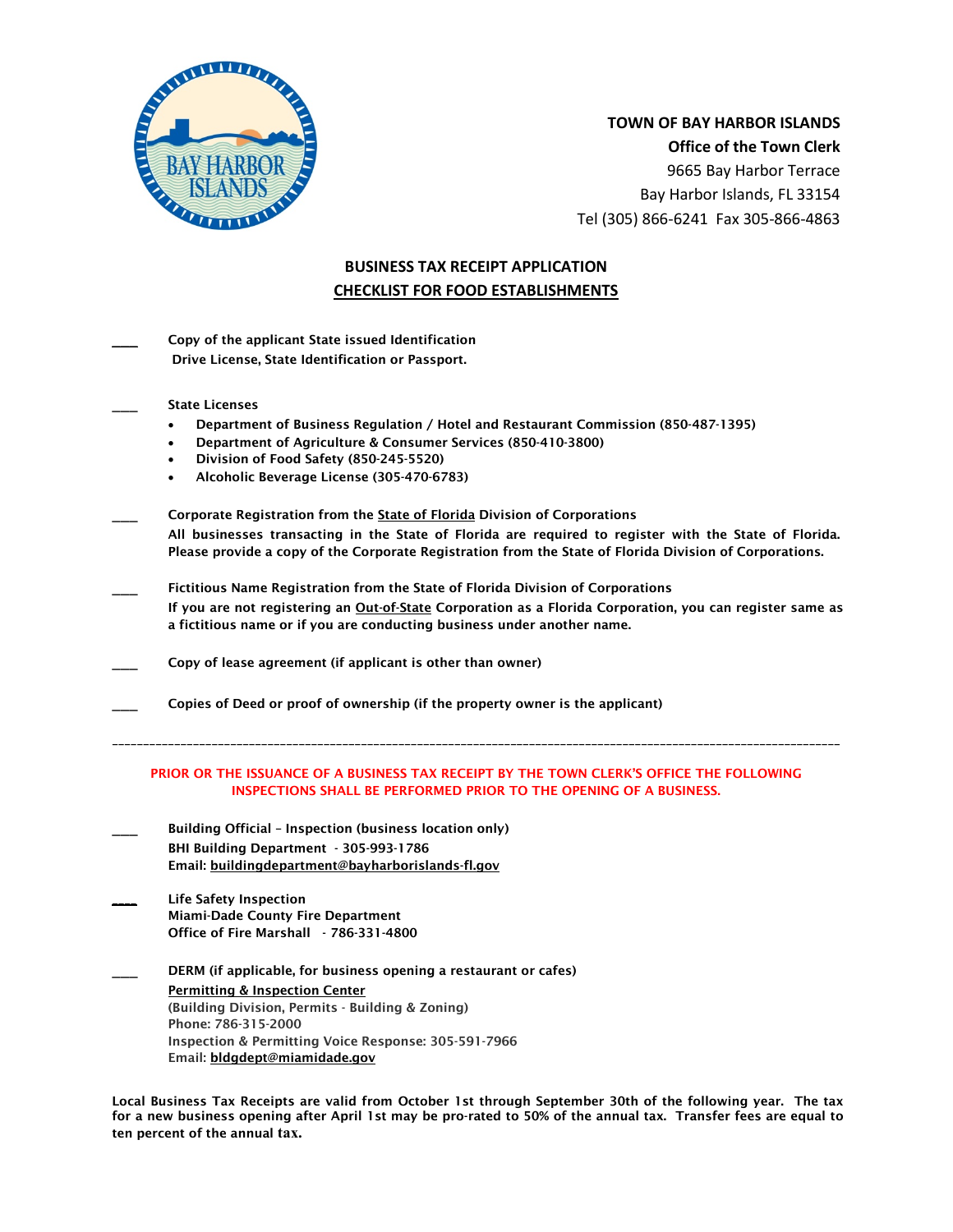

# **TOWN OF BAY HARBOR ISLANDS**

Office of the Town Clerk 9665 Bay Harbor Terrace Bay Harbor Islands, FL 33154 Tel. (305) 866 6241 Fax (305) 866-4863

Enclosed are the following documents:

- $\triangleright$  Application for Business Tax Receipt with the Town of Bay Harbor Islands.
- Copy of Section 23-5, Use Regulations, B-1 Business District.
- $\triangleright$  Section 9-6, Food Establishments Enclosure of storage of garbage and collection.
- $\triangleright$  Section 9-7, Garbage Collection.
- $\triangleright$  Section 9-3, Waste Facilities.
- $\triangleright$  Section 17-20, Exterior Signs.
- $\triangleright$  Section 23-24, Parking Regulations.
- $\triangleright$  Section 12-20 and 21, Noise Regulations.
- $\triangleright$  Section 3-2 through 3-19, Liquor Regulations.
- Information and FAQ from the Florida Department of Agriculture and Consumer Services.
- Minimum Construction Standards and Specifications Checklist. (Division of Food Safety)
- $\triangleright$  Section 23-11(C), Sidewalk Café /Outside Seating Regulations Sample Agreement

If you plan to make any renovations or remodeling to the business location, you will need to contact the Bay Harbor Islands Building Department at 305-993-1786 for additional information on how to apply for a building permit. Building, electrical, plumbing and inspections may be required.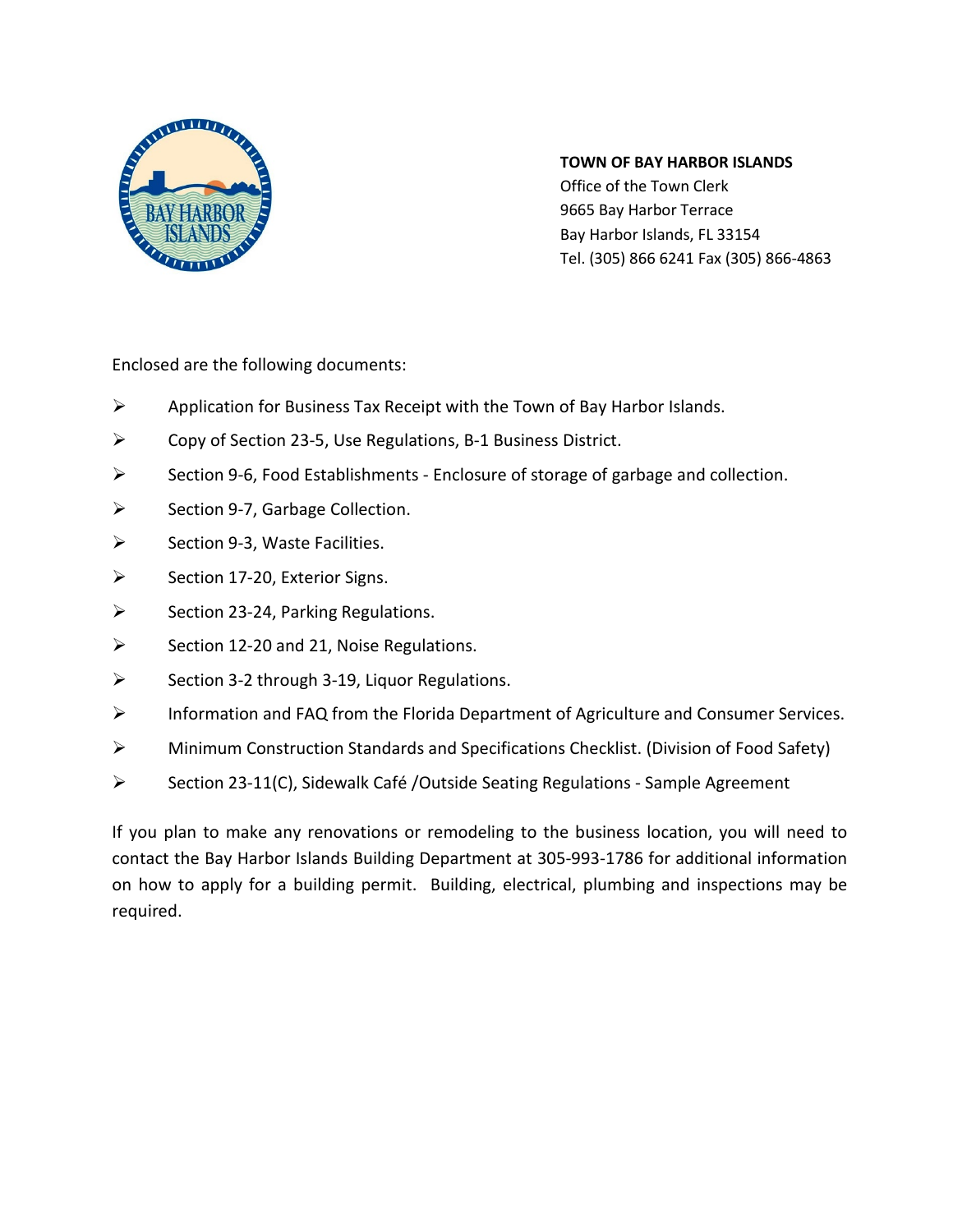# **Town of Bay Harbor Islands**

# **APPLICATION FOR BUSINESS TAX RECEIPT - BUSINESS DISTRICT**

#### *PRINT OR TYPE ALL INFORMATION REQUESTED*

BEFORE OPENING A BUSINESS IN BAY HARBOR ISLANDS MAKE SURE YOU CHECK WITH THE BUILDING DEPARTMENT FOR CERTAIN CONDITIONS THAT MAY APPLY TO THE BUSINESS OR LOCATION.

EXAMPLE: Change of Use and Occupancy Inspections Fire Department Inspections Sign Regulations

| <b>PROCESSING FEE - \$25.00</b> |  |
|---------------------------------|--|
|---------------------------------|--|

| (For official use only)                      |                 |  |  |  |
|----------------------------------------------|-----------------|--|--|--|
| DATE RECEIVED: THE RECEIVED OF THE RECEIVED. |                 |  |  |  |
| DATE ISSUED:                                 | LICENSE FEE: \$ |  |  |  |
| ACCT. NO.                                    | LICENSE NO.     |  |  |  |
| <b>CLASSIFICATION:</b>                       |                 |  |  |  |
|                                              |                 |  |  |  |

**INDICATE TYPE OF OWNERSHIP OF BUSINESS**: 9 Individual 9 Corporation 9 Partnership 9 Other \_\_\_\_\_\_\_\_\_\_

| *APPLICANT:                               |       | <b>DATE OF BIRTH:</b>  |  |  |
|-------------------------------------------|-------|------------------------|--|--|
| <b>E-MAIL ADDRESS:</b>                    |       | <b>WORK PHONE:</b>     |  |  |
| $SS#$ :                                   | FEIN: | <b>DRIVER LICENSE:</b> |  |  |
| <b>BUSINESS NAME:</b>                     |       | <b>CELL PHONE:</b>     |  |  |
| <b>DOING BUSINESS AS (dba):</b>           |       |                        |  |  |
| <b>BUSINESS ADDRESS:</b>                  |       |                        |  |  |
| <b>MAILING ADDRESS (if different)</b>     |       |                        |  |  |
| DESCRIPTION OF BUSINESS (provide details) |       |                        |  |  |
|                                           |       |                        |  |  |

ESTIMATED NUMBER OF EMPLOYEES: \_\_\_\_\_\_\_\_\_\_\_ DAYS BUSINESS WILL BE OPEN: \_\_\_\_\_\_\_\_\_\_\_\_\_\_\_\_\_\_\_\_\_\_\_\_\_\_\_\_ HOURS: WILL BUSINESS HAVE VENDING MACHINES **IF** SO, WHAT PRODUCT WILL BE VENDED: ATTACH THE FOLLOWING DOCUMENTS:

CERTIFICATIONS ISSUED BY STATE/COUNTY AGENCIES COPY OF ARTICLES OF INCORPORATION OR ARTICLES OF ORGANIZATION<br>LIST OF CORPORATE OFFICERS (Including Name, Address and Telephone Numbers)<br>COPY OF LEASE (IF APPLICANT IS OTHER THAN OWNER)<br>IF PROPERTY OWNER, PROVIDE COPIES OF

**LIST NAME, ADDRESS AND TYPE OF BUSINESS (both current and previous) YOU HAVE OPERATED:**

LIST THREE (3) REFERENCES: (Note if you list a bank, corporation, etc. include name of a contact person)

| <b>NAME</b> | <b>ADDRESS</b> | <b>PHONE</b> |  |
|-------------|----------------|--------------|--|
|             |                |              |  |
|             |                |              |  |
|             |                |              |  |

I understand that in applying for a business license in the Town of Bay Harbor Islands it is my obligation to understand and comply with the rules and regulations of the Town of Bay Harbor Islands. I acknowledge receipt of a copy of the Town's sign regulations, if applicable.

APPLICANT'S SIGNATURE DATE:

FOR RESTAURANTS/FOOD ESTABLISHMENTS, A SOLID WASTE DEPOSIT IS REQUIRED (This amount can be adjusted depending upon monthly volume usage)

**INCOMPLETE APPLICATIONS WILL NOT BE PROCESSED PLEASE BE SURE TO ATTACH ALL REQUIRED DOCUMENTATION**

Updated - April 17, 2008 **Double Sided List of April 17, 2008** Double Sided List of April 17, 2008 **Double Sided List of April 17, 2008**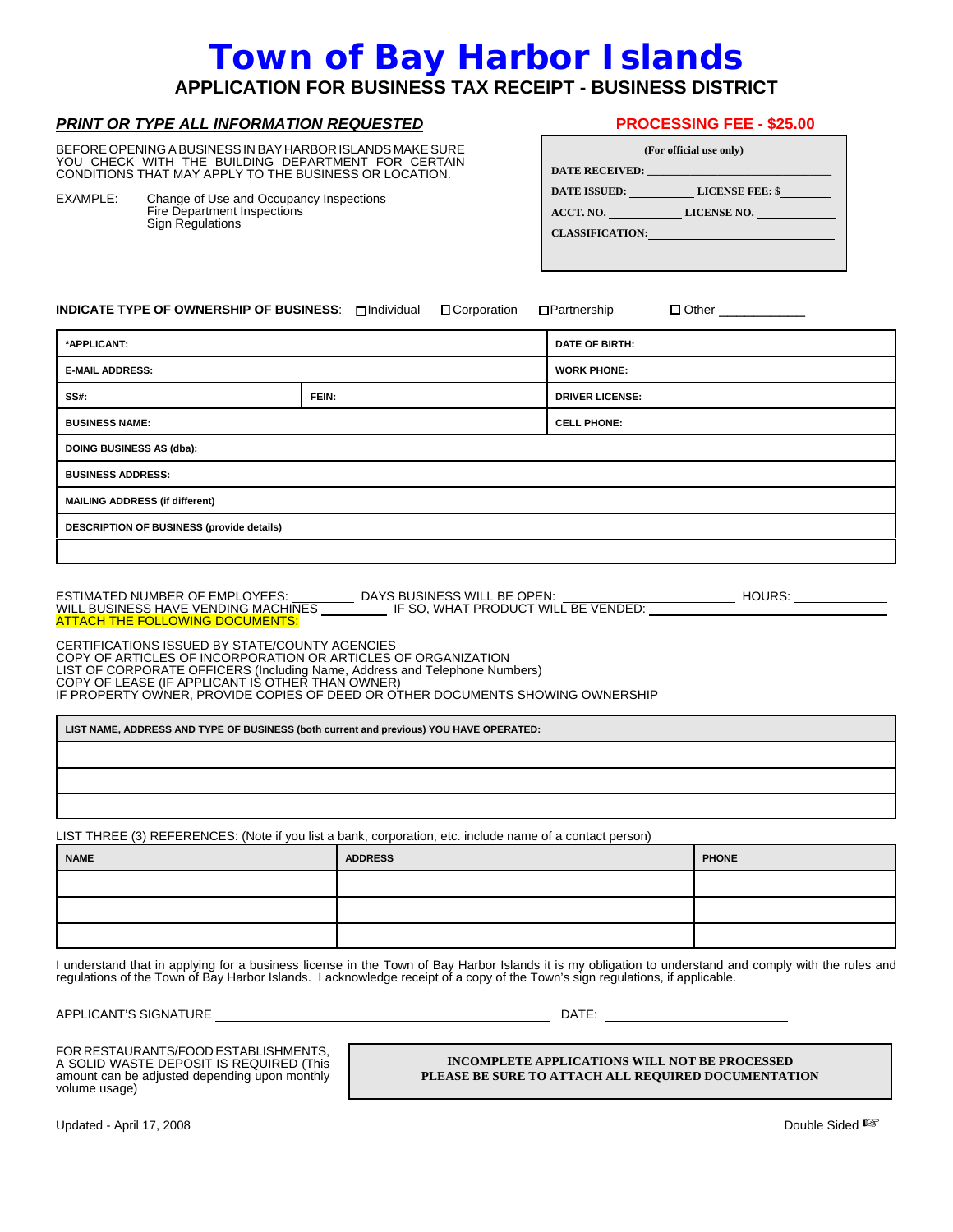# **Town of Bay Harbor Islands APPLICATION FOR CERTIFICATE OF OCCUPANCY**

Before the issuance of a Certificate of Occupancy will be granted for the completion of a building permit or for a Business Tax Receipt, the following information must be provided.

Per the Florida Building Code, Section 503 and 307, the premises must be inspected and approved prior to new occupancy being granted.

Date: \_\_\_\_\_\_\_\_\_\_\_\_\_\_\_\_\_\_\_\_

| <b>Business Location</b>                                                                  |                          |                                                                                                                                                                                                                                |  |
|-------------------------------------------------------------------------------------------|--------------------------|--------------------------------------------------------------------------------------------------------------------------------------------------------------------------------------------------------------------------------|--|
| Previous Tenant: (name)                                                                   |                          |                                                                                                                                                                                                                                |  |
| Previous Use (type of business)                                                           |                          |                                                                                                                                                                                                                                |  |
| <b>New Business Name</b>                                                                  |                          |                                                                                                                                                                                                                                |  |
| New Tenant's Name                                                                         |                          |                                                                                                                                                                                                                                |  |
|                                                                                           |                          |                                                                                                                                                                                                                                |  |
| Telephone Number                                                                          |                          |                                                                                                                                                                                                                                |  |
| Contractor's Name and Address<br>and Phone Number                                         |                          |                                                                                                                                                                                                                                |  |
|                                                                                           |                          |                                                                                                                                                                                                                                |  |
|                                                                                           | <b>OFFICIAL USE ONLY</b> |                                                                                                                                                                                                                                |  |
| <b>Town Clerk:</b>                                                                        |                          |                                                                                                                                                                                                                                |  |
| Type of Business Compliant with Code? □ Yes □ No<br>Council Approval Required? □ Yes □ No |                          |                                                                                                                                                                                                                                |  |
|                                                                                           |                          |                                                                                                                                                                                                                                |  |
|                                                                                           |                          |                                                                                                                                                                                                                                |  |
| <b>Police Department:</b>                                                                 |                          |                                                                                                                                                                                                                                |  |
|                                                                                           |                          |                                                                                                                                                                                                                                |  |
|                                                                                           |                          |                                                                                                                                                                                                                                |  |
| Officer's Remark:                                                                         |                          |                                                                                                                                                                                                                                |  |
|                                                                                           |                          |                                                                                                                                                                                                                                |  |
| <b>Building Department:</b>                                                               |                          |                                                                                                                                                                                                                                |  |
| Change of Use?<br>$\Box$ Yes<br>$\Box$ No                                                 |                          |                                                                                                                                                                                                                                |  |
| Inspections Required:                                                                     |                          |                                                                                                                                                                                                                                |  |
| □ Code Compliance                                                                         |                          |                                                                                                                                                                                                                                |  |
| $\Box$ Building                                                                           |                          | Date:__________________________                                                                                                                                                                                                |  |
| □ Electrical                                                                              |                          |                                                                                                                                                                                                                                |  |
| □ Mechanical                                                                              |                          |                                                                                                                                                                                                                                |  |
| $\Box$ Fire                                                                               |                          | Date: the contract of the contract of the contract of the contract of the contract of the contract of the contract of the contract of the contract of the contract of the contract of the contract of the contract of the cont |  |
| □ Public Works                                                                            |                          |                                                                                                                                                                                                                                |  |
| □ DERM                                                                                    | Inspector:               | Date: <u>Date:</u>                                                                                                                                                                                                             |  |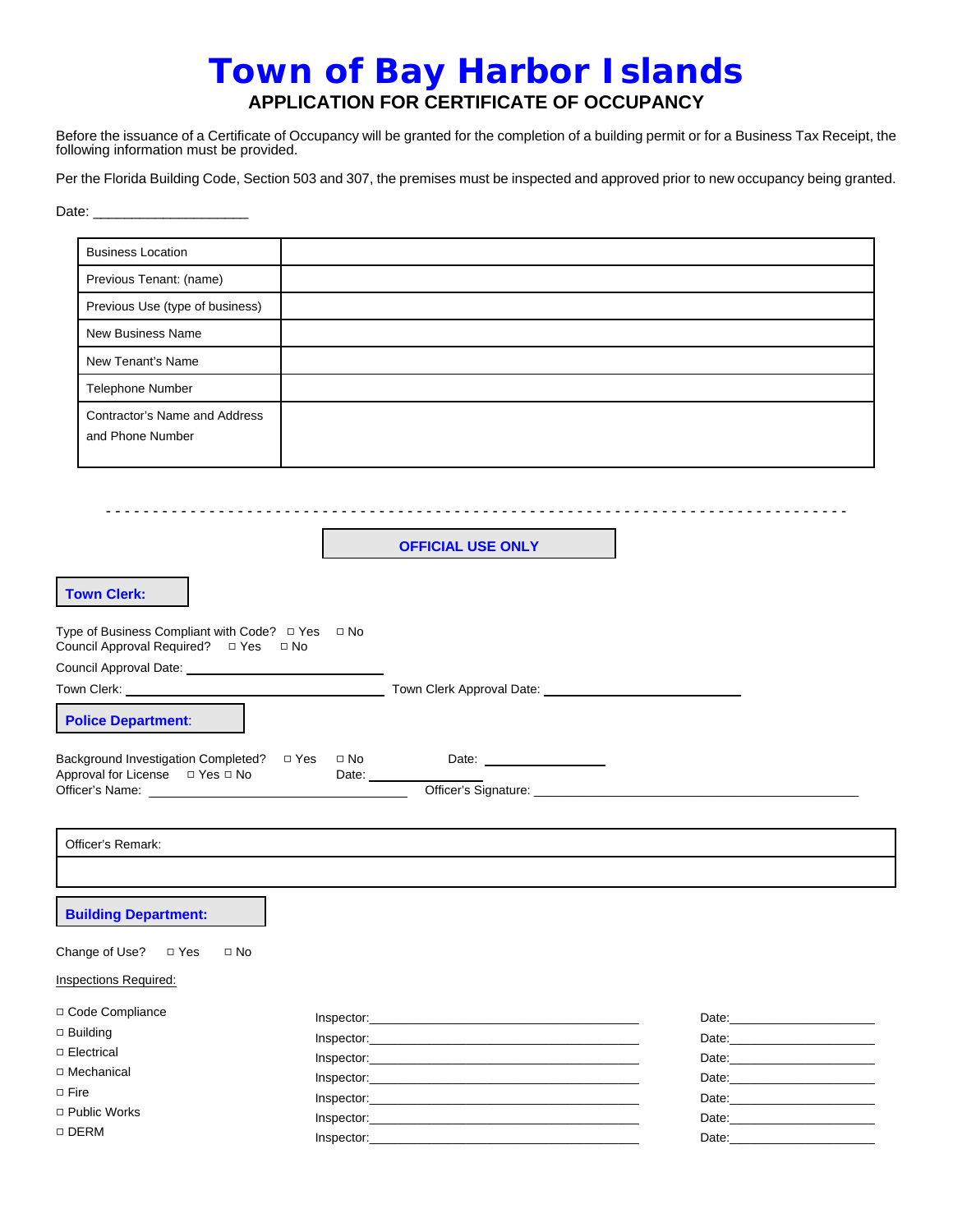#### **Sec. 23-5. - Use regulations, B-1 Business district.**

*Intent.* The purpose of the district is to provide appropriate land development regulations for the business/mixed-use properties on the eastern island of the town. The lots abut the Kane Concourse, the main roadway within the town. This area is the most urban in form with higher intensity development, narrow setbacks, on-street and/or garage parking facilities. The district regulations provide guidelines to encourage desired land uses such as restaurants and retail shops at street grade with other uses, including residential uses, above or behind the Kane Concourse frontage uses.

*Permitted uses.* In the B-1 business district, no building or land shall be used and no building shall hereafter be erected, constructed, reconstructed, or structurally altered which is designed, arranged, or intended to be used or occupied for any purpose, excepting for one or more of the following uses:

- (1) Multiple-family dwellings including condominiums, rental apartments, townhouses, lofts and similar dwelling units, provided the residential uses are part of a mixed-use development. No residential dwelling units may be located at ground level adjoining Kane Concourse; provided however, a lobby access is permitted. Single-family detached and two-family (duplex) dwellings are not permitted. Live/work dwelling units may be permitted if approved by the town council.
- (1a) Vacation rentals subject to the provisions in Chapter 23, Article VI of the Code of Ordinances of the Town of Bay Harbor Islands.
- (2) Business and profession office uses: Banks, savings and loan associations, business and professional offices, medical offices and clinics, stock and commodity broker, employment agency and similar uses.
- (3) Retail uses: Clothing and wearing apparel, neighborhood grocery stores, liquor and wine sales, tobacco sales, stationary, shoe sales and repairs, luggage and leather goods, sporting goods, electronic and music sales and service, telephones and communication goods, computers sales and service, optical and eye glasses, office supplies, florists, drug and sundries.
- (4) Personal service uses: Barber shop, beauty shop, skin care, day spas, dog grooming salon, nail salons, wigs and hair, fitness, exercise, weight loss, yoga, meditation center.
- (5) Miscellaneous uses: Antique display and sales, jewelry sales and repairs, furniture sales, confectionary and ice cream store, bakery and pastries, art galleries and studios, auction house, post office, theater, hardware store.
- (6) Restaurant uses: Sit-down restaurants including indoor, outdoor and sidewalk cafes; coffee shops, sandwich shops, except that no fast-food shall be permitted unless approved by the town council. A fast-food restaurant is defined as an establishment whose principal business is the sale of pre-prepared or rapidly prepared food directly to the customer in a ready-to-consume state for consumption either within the restaurant building, in cars on the premises, or off the premises.
- (7) Notwithstanding the foregoing, 100 percent of the ground floor space of any newly developed building or land facing Kane Concourse shall be used for the purposes set forth above excluding business and professional offices, including but not limited to physicians, attorneys, real estate offices, medical offices and clinics and stock and commodity broker offices. As used in this subsection, "newly developed" shall mean buildings constructed on vacant land or demolition of any existing building and subsequent construction of a new building. For existing buildings, at least 75 percent of the ground floor space facing Kane Concourse shall be used for the purposes set forth above excluding the above referenced office uses. For existing buildings with two or fewer ground floor uses, at least 50 percent of the ground floor space shall be used or the purposes set forth above excluding the above referenced office uses. If an existing nonconforming use vacates a ground floor space for more than 180 days, any future use shall conform to the use provisions herein.
- (8) Religious institutions provided any such use is located on the second floor or higher floors of buildings.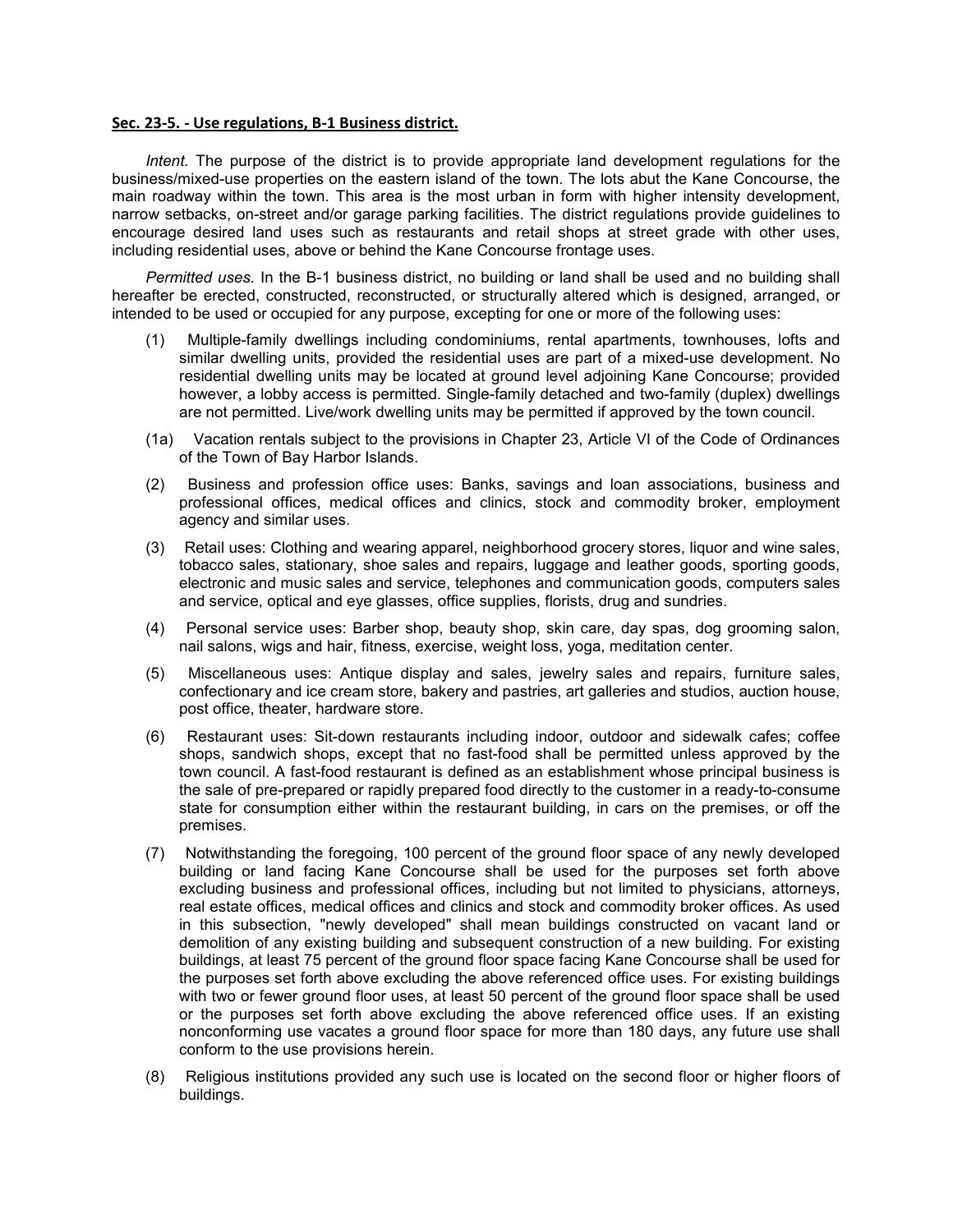- (9) Private clubs, but only upon specific approval at a public hearing and permit from the town council. The applicant shall demonstrate compliance with subection (8.1)(c)1., 2. and 3. herein.
- (10) Hotels and customary accessory uses, including but not limited to, restaurants, bars, swimming pools, spas and other recreational facilities, and meeting facilities. This shall include the ability of a private school to operate a facility as part of hospitality education, provided the school is open to the general public.
- (11) Duly licensed home occupations are permitted subject to the requirements of the Town Code for those uses.
- (12) Convention organization services; community centers; show and film direction or production; import/export services; interior design; internet sales and service; municipal offices, parking facilities and related functions; parking of motor vehicles as accessory uses; valet parking services if approved by the town council.
- (13) Dry cleaning pick-up and delivery, provided no on-site dry cleaning occurs; tailors, clothing alterations.
- (14) Other similar uses as may be permitted by the town council, provided that such uses are compatible with and do not adversely affect the character of the district.
- (15) Activities occurring on the rooftop of the building shall be subject to the following restrictions:
	- (a) Uses and facilities shall be limited to recreational facilities for the building tenants, such as jogging/walking paths, swimming pool and/or spa, sun decks, seating areas, food preparation and/or serving areas (barbecue grill/sink/storage) and similar facilities.
	- (b) Passive recreational activities, such as jogging, walking, conversation, eating, meditation, and similar passive recreational activities shall be permitted, provided no such rooftop activities shall occur prior to 8:00 a.m. or after 11:00 p.m. from Sunday through Thursday, and prior to 8:00 a.m. or after 12:00 a.m. (midnight) on Friday and Saturday.
	- (c) No commercial business activities shall operate on the building rooftop, unless specifically approved by the town council at an advertised public meeting. A commercial business is defined as one holding a valid town business tax receipt (formerly known as occupational license) or certificate of use.
	- (d) All electrical loudspeakers, amplifiers or musical instruments shall limit sound emission for background music or entertainment purposes, regardless of whether it is "live" or recorded. Such sound emissions shall not exceed 70 decibels at any time at its source, in accordance with the town's noise ordinance (article II of chapter 12).
	- (e) Certain limited events and/or functions such as charity events, fundraising receptions, cocktail parties and the like may be permitted for the building owner or tenants, their guests and invitees, if approved in writing by the town manager, prior to the event and/or function occurring. All such requests shall be submitted to the town manager's office, on a form provided by the town, at least 24 hours in advance of the event/function, except that the town manager may approve, but is not required to approve, an event/function on shortterm notice based on special circumstances. At a minimum, the application form information shall include:
		- 1. The name, address, telephone number and e-mail address of the tenant/sponsor;
		- 2. The name, address, telephone number, e-mail address and signature of the building/property owner and any designated property manager;
		- 3. The estimated number of persons attending;
		- 4. A description of the purpose of the event/function;
		- 5. The hours of the event/function;
		- 6. A description of any planned beverage/food or entertainment; and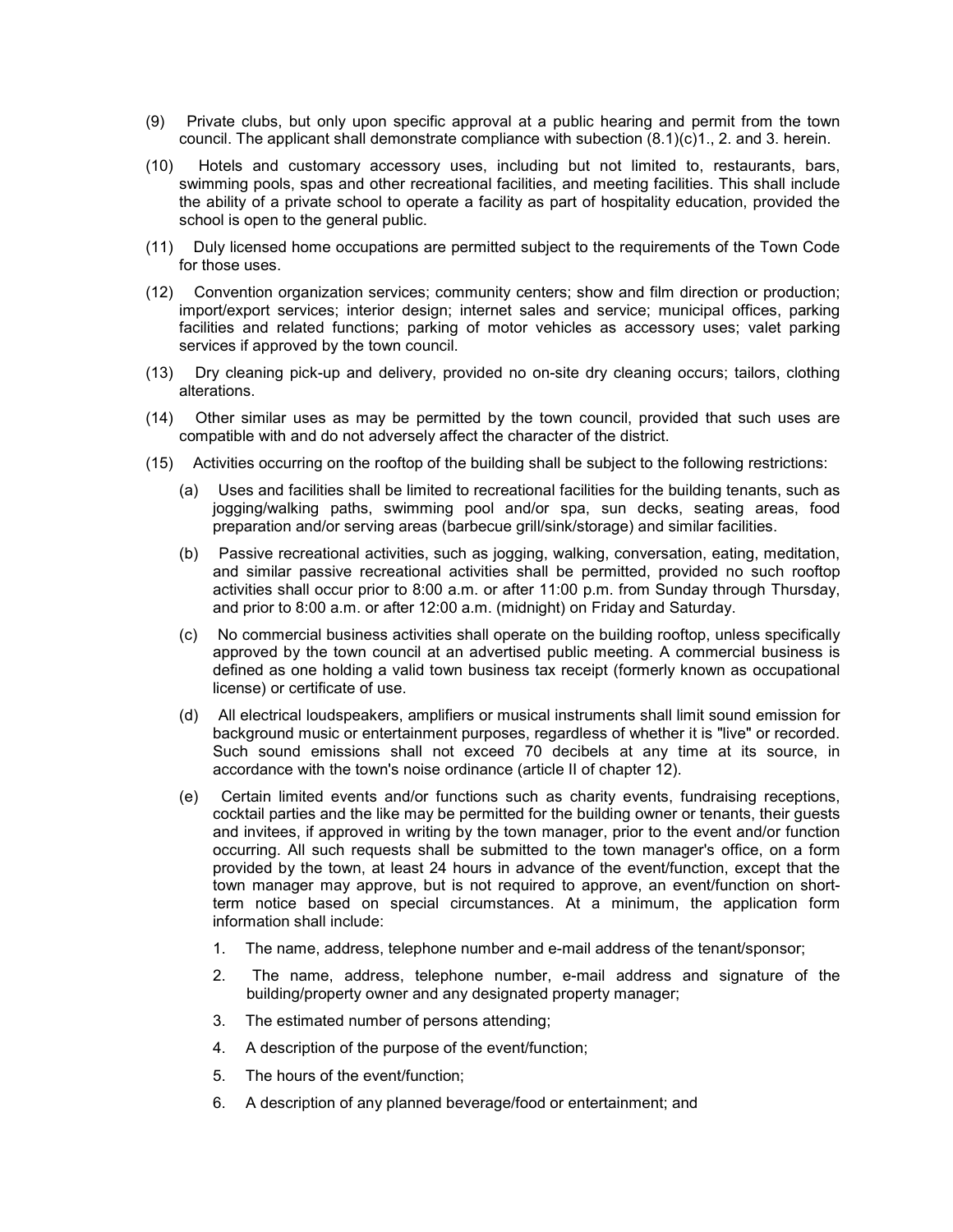- 7. An off-street parking plan to accommodate the attendees (if required).
- (f) All events and/or functions must be sponsored or hosted by the building owner or a building tenant, with the building owner's written consent. The building owner shall sign the town's request form or submit a separate written consent letter to the town with the request. No such limited rooftop event/function activities shall occur prior to 9:00 a.m. or after 11:00 p.m. on Sunday through Thursday and prior to 6:00 p.m. or after 12:00 a.m. (midnight) on Friday or Saturday.
- (g) No bright lights, globes, strobes or flashing lights shall be permitted.
- (h) The town reserves the right to order that any activities causing a nuisance be altered immediately to comply with Town Code provisions, or to close any activity immediately that is deemed to be in violation of this criteria that negatively affects properties both within the town and within adjoining communities.
- (i) Should these land development regulations conflict with any previously approved limitations for rooftop uses, the provisions set forth herein shall take precedence.

*Prohibited uses.* In the B-1 business district, no building or land shall be used and no building shall hereafter be erected, constructed, reconstructed, or structurally altered which is designed, arranged, or intended to be used or occupied for any of the following uses: Thrift shops or stores selling secondhand merchandise; pawn stores, gas stations; tattoo parlors or body piercing; check cashing stores; psychic or fortune tellers; flea markets; adult entertainment establishments; shops or stores selling dogs and cats; any use not specifically listed, unless permitted by the town council. Notwithstanding the above, bona fide antique or vintage stores selling clothing, accessories, jewelry and furnishings may be permitted by the town council so long as such stores are compatible with and do not adversely affect the character of the district. Antique and vintage sale items, as opposed to thrift or secondhand stores, are characterized as items from earlier periods of time. By way of example (in 2011), vintage items are typically from the time period prior to 1980 and antique items are typically from the time period prior to 1920 having some intrinsic value.

(Ord. No. 108, § 5, 6-10-57; Ord. No. 125, § 1, 1-12-59; Ord. No. 287, § 1, 1-13-75; Ord. No. 699, § 1, 3-11-02; Ord. No. 747, § 3, 8-16-04; Ord. No. 794, § 1, 4-10-06; Ord. No. 7997, § 1(Exh. A), 7-10-06; Ord. No. 893, § 1(Exh. A), 11-9-09; Ord. No. 915, § 1(Exh. A), 8-8-2011; Ord. No. 931, § 1(Exh. A), 3-12-2012; Ord. No. 963, § 1(Exh. A), 4-7-14;Ord. No. 1002, § 1(Exh. A), 11-14-16; Ord. No. 1003, § 1(Exh. A), 11-14-16)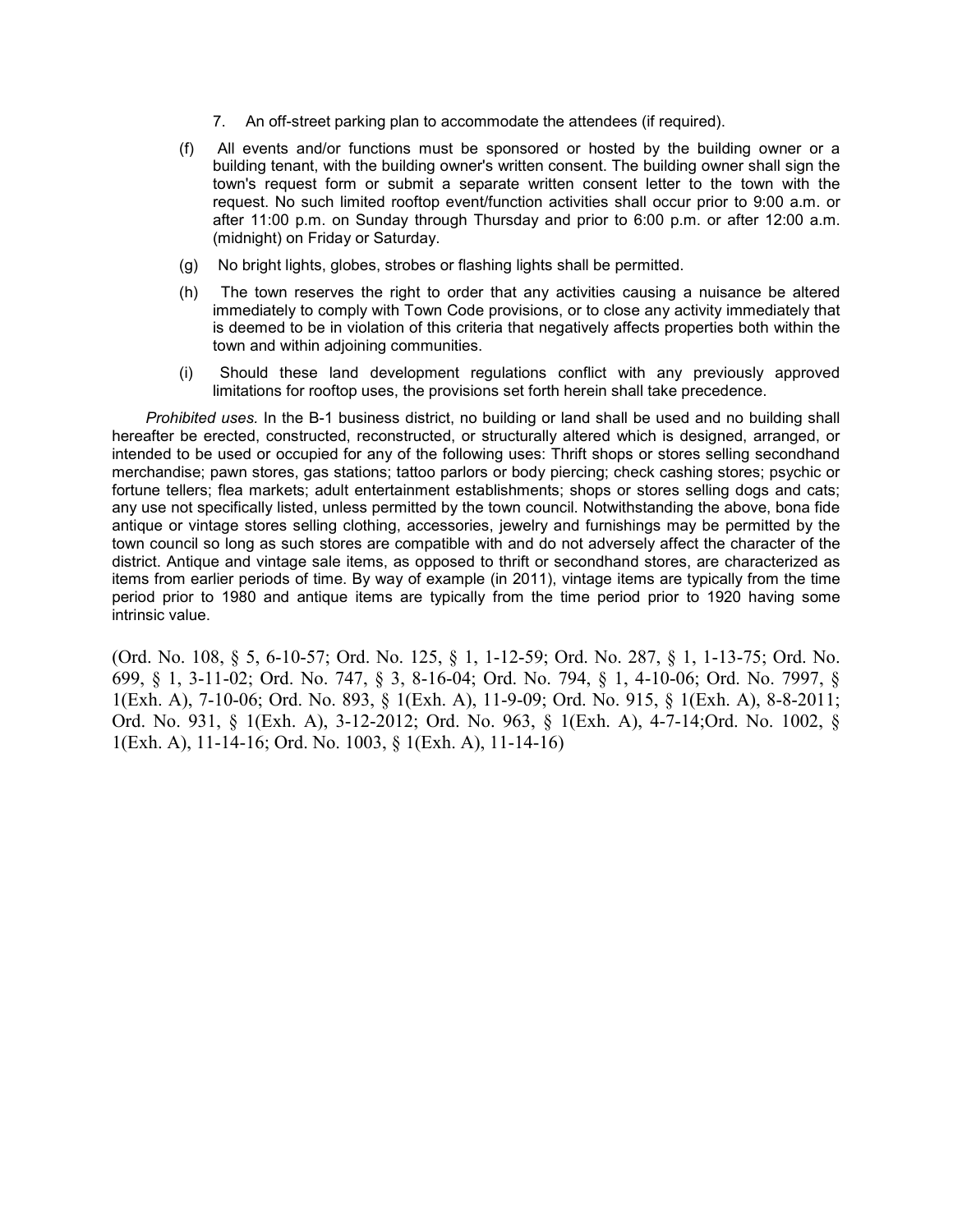#### **Sec. 9-6. - Food establishments—Enclosure for storage of garbage; collection therefrom, charge.**

All restaurants, public dining establishments and any business providing food for human consumption, located in the town, are hereby required to have on their premises, a completely enclosed room, compartment or other enclosure with concrete floor, which will be refrigerated at all times while containing garbage to 50 degrees Fahrenheit, to prevent deterioration of garbage and to prevent all odors and nuisances from emanating therefrom. Said enclosure is to have a door entering directly to the inside of the food establishment and a separate door to the outside. Running water is to be provided in said enclosure as well as floor drains connected with a sewer line as approved by the town. All food establishments shall have facilities for cleaning their garbage and trash containers with running water as provided herein. Garbage, trash and waste shall be collected from the food establishments not less than three times weekly by the town or by a private waste contractor approved and licensed by the town, as provided in this chapter and the Code of the town. Where an enclosed refrigerated room or compartment is not provided, food establishments shall comply with the provisions of [section](https://library.municode.com/fl/bay_harbor_islands/codes/code_of_ordinances?nodeId=PTIICOOR_CH9SOWACO_ARTIINGE_S9-7SAAICOGATRWAWHENNOPRCO) 9-7 below.

(Ord. No. 518, § 6, 7-13-92)

### **Sec. 9-7. - Same—Daily collection of garbage, trash and waste when enclosure not provided; containers.**

All restaurants, public dining establishments, grocery stores, fruit stores, meat markets, and any business providing food for human consumption that do not have a refrigerated enclosure shall provide for collection of all garbage, trash and waste each day. Such establishment shall maintain fully enclosed and covered garbage containers in clean condition and in clean surroundings on a concrete slab, elevated four inches, with a drain connected with a sewer line as approved by the town. Said facility must be provided with running water for the purpose of cleaning containers and their surroundings. Garbage shall be collected from these establishments by the town or by a private waste contractor approved and licensed by the town as provided in this chapter or in the Town Code.

(Ord. No. 518, § 7, 7-13-92)

#### **Sec. 9-3. - Location of waste facilities, waste storage facilities.**

(a) All dumpsters or containers shall be kept together in or within a wall or enclosed area on private property, or in a location approved by the town. As an alternative to a wall or enclosed area, and subject to the approval of the town, containers may be screened from view by a hedge or shrubbery. Such area shall not extend into any front yard; on corner lots it shall not extend into any yard facing the street. Such area shall be accessible to both town and private waste collectors. (b) It shall be the responsibility of the property owner, operator, agent, lessee, manager, and private waste contractor to ensure the return of any containers or dumpsters to the approved location after collection, as specified in section 9-22(e). (c) The installation of all waste facilities, including containers, shall be indicated on architectural plans for new or renovated buildings when same are submitted for application for permit. (d) After the effective date of this section, all single-family, multifamily and commercial establishment(s) properties in the town shall utilize only the approved waste containers as provided by the town. Except as specifically provided herein, no other type of container may be used for waste disposal. Any nonapproved containers will not be serviced by the town or its private contractor, and such containers may be confiscated by the town or its authorized agent. (e) The town shall have the right at all reasonable times to inspect the location and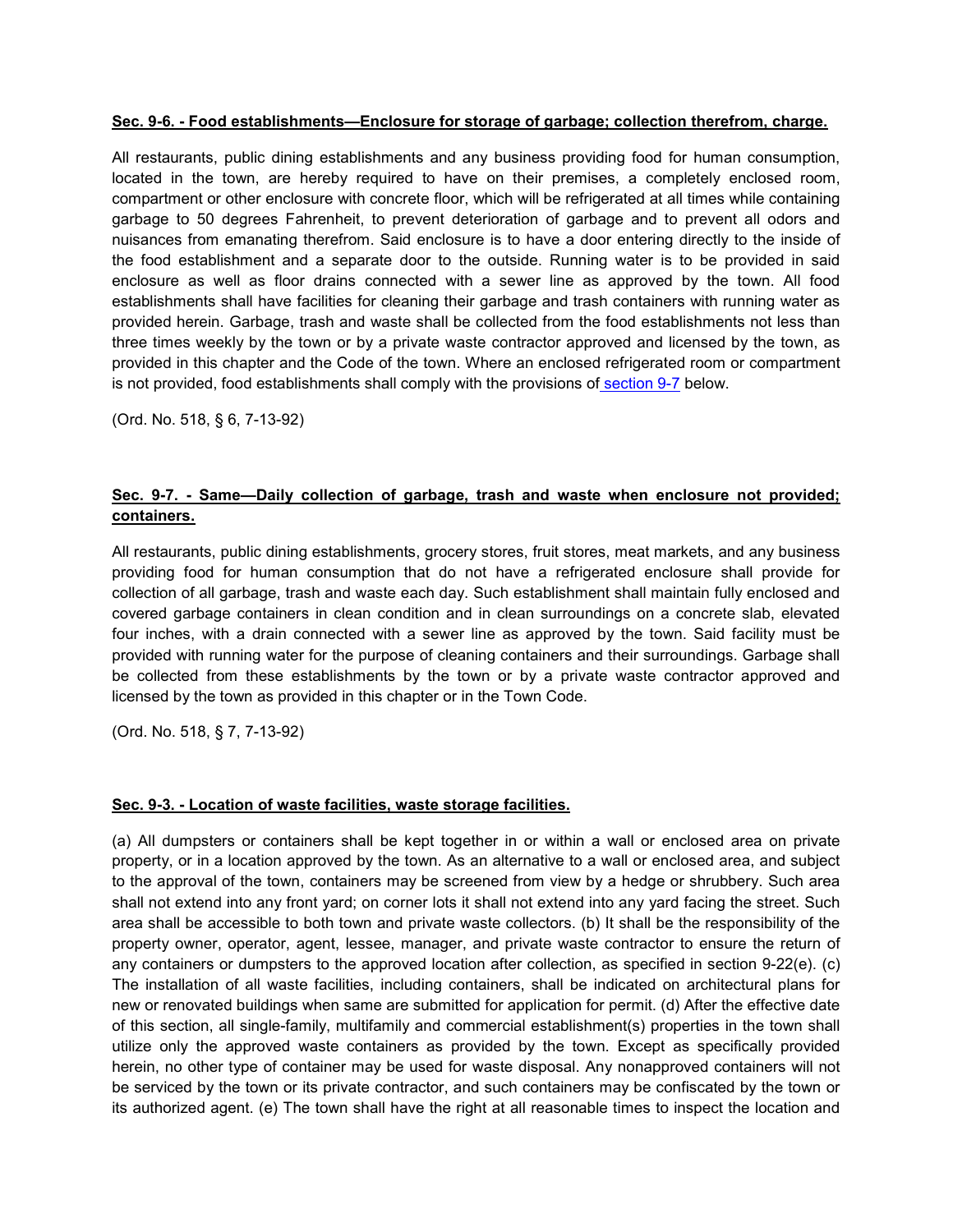condition of all waste storage facilities including all containers to insure that they comply with the provisions of this chapter, the Code, applicable law, and the rules and regulations of the town. The town shall have the right to require relocation or removal of any facilities, including containers, which do not comply with this chapter.

(Ord. No. 518, § 3, 7-13-92; Ord. No. 668, § 4, 8-14-00; Ord. No. 710, § 3, 10-14-02)

#### **Sec. 17-20. - Exterior signs.**

(a) Signs in the B-1 zone shall bear no more than the name of the building, the trade name of the establishment, and the nature of the business, without designation of any particular product or service by trade name. Signs shall be of a size which is artistically and aesthetically proportionate to the size of the building and to the part of the building on which the sign is located. Each business located on the ground/street level must provide at least one business sign (wall/window/door/etc.). If a common ground/street level building area is occupied by more than one business, only one of the uses shall be entitled to a sign. Primary signs in the business district (B-1) shall comply with the following requirements: (1) Maximum sign area . No primary sign shall have an area measured from end to end and top to bottom of all lettering and including spaces between exceeding one and one-half square feet for each linear foot of street frontage occupied by the licensed establishment, with a maximum overall size of 30 square feet. (2) Maximum height of sign . No primary sign shall have lettering exceeding 18 inches in height and lettering less than 12 inches in height per line of signage. (3) Maximum length of sign . No primary sign shall have a length exceeding 60 percent of the linear street frontage occupied by the licensed establishment. (4) Maximum height of sign above grade . The top of all primary signs shall not exceed 14 feet above grade unless otherwise approved by the planning and zoning board based on architectural and aesthetic characteristics of a particular location. Building identification signs may be permitted above 14 feet above grade for buildings three or more stories in height subject to the provisions in section 17- 20(t). (5) [Area.] Area of a sign shall be measured and defined as square footage enclosed within a projected rectangle which includes the outer extremities of all lettering, figures, symbols, and characters shown on the sign. In cases where a wall sign consists of different letter sizes, the outer extremities of the lettering shall be determined by the letter sizes which comprise more than 40 percent of the letters in a particular sign. (6) Secondary business signs . Businesses occupying the corner space of a corner building may have one primary sign facing the street on which its main entrance is located. A secondary sign may be displayed provided it is no greater than 50 percent of the measurements specified for a sign in subsections (1), (2), and (3) above. (7) [Requirements for additional signs.] In addition to the above, one additional business sign hung under a covered walkway or canopy positioned 90 degrees to the street may be permitted, provided there is a minimum vertical clearance of eight feet and such sign shall not exceed three square feet. The sign content may include the name of the business and the nature of their goods or services. A logo may be included. The sign may be double-faced. (8) [Mounting.] All signage affixed to a building's exterior in the B-1 district shall be affixed to the wall surface or on top of a ledge or overhang, but in no event shall signs be allowed to hang from a ledge overhang or be mounted on poles or columns supporting a ledge or overhang without prior approval of the planning and zoning board. (9) [Plaques, etc.] All signage which is in the form of a plaque, or signs consisting of individual letters mounted on a flat surface which is in turn affixed to the wall or other building surface, must be approved by the planning and zoning board. Except for the letters themselves, no plastic or similar materials shall be permitted. (10) Prohibition of exposed wiring . No face jumping or wires visibly connected to individual letters shall be permitted. (b) Window and door signs . The foregoing section does not apply to window signs and door signs. One window signs and one door signs are permitted per business establishment. Window signs shall not exceed 25 percent of the total window glass area of each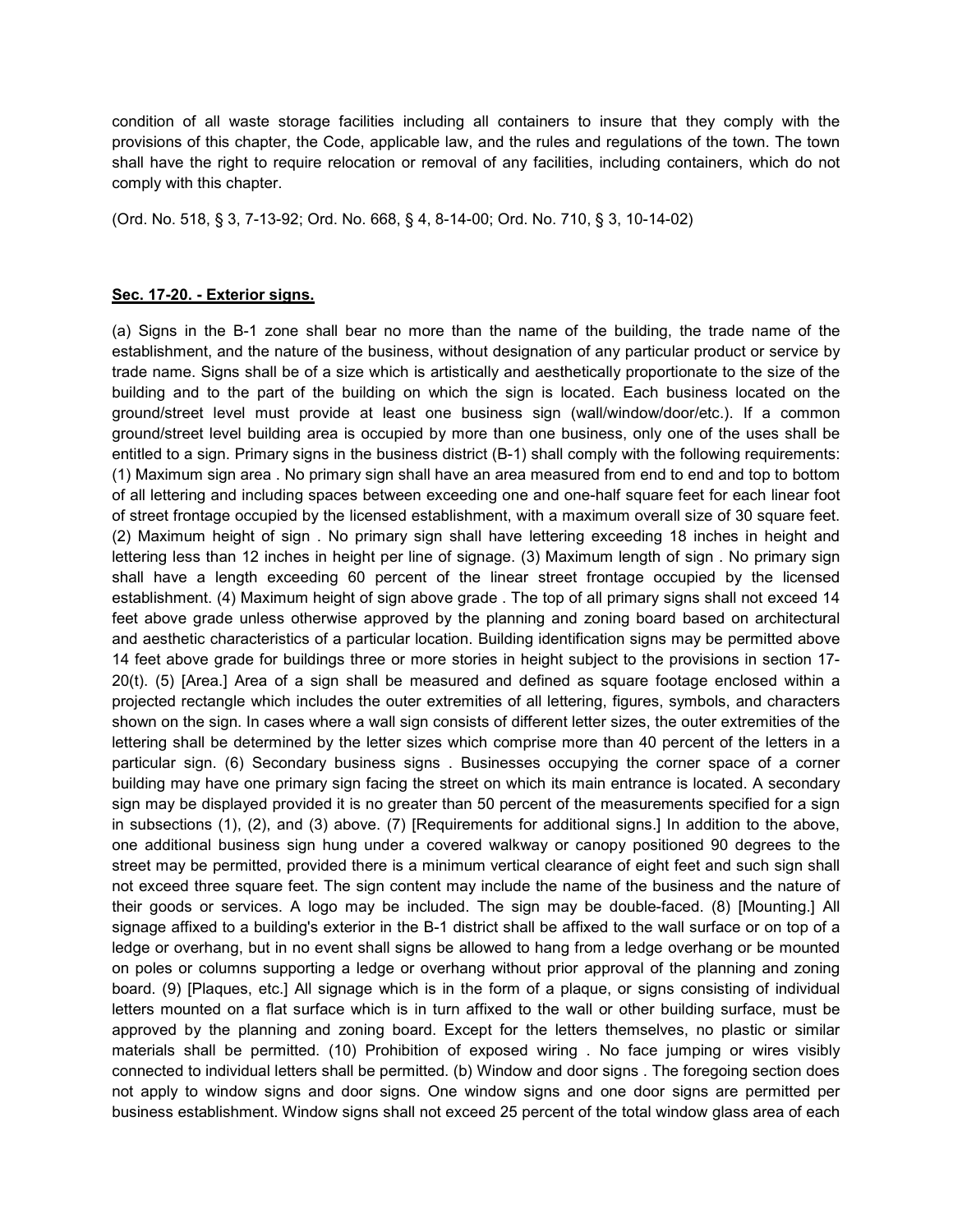business establishment, excluding doors. Notwithstanding the above, if a business establishment occupies a street frontage with more than 50 feet, a second window sign shall be permitted, subject to the same design criteria. Door signs shall not exceed 25 percent of the door glass area to which the sign is affixed. The maximum letter size on any window sign shall be eight inches for letters in the primary line and four inches for letters in the secondary line. The first letter of each word in the name of the business and any logos, logotypes, symbols, graphics, bandings, ascending, descending or swash letters, or combinations thereof, may be increased up to 50 percent if it is flourished in a professional manner. Window signs may be placed only on windows that form a part of the space being occupied by the advertising business, provided however that the top of any such sign may be no higher than ten feet above grade unless otherwise approved by the planning and zoning board, based on architectural and aesthetic characteristics of a particular location. Window signs shall not be illuminated from an exterior source in any manner. Window signs may include only the business name, type of business, address, telephone number, either an E-mail address or website address, and related logos. Window signs shall not state any price or dollar amount. Non-illuminated signs placed more than five feet from the face of any window surface are exempt from the provisions of this section. Professionally designed window displays are exempt from this section. (1) Credit and debit card signs . In addition to the above, each business establishment may display, at a single location on a glass window or door, decals or stickers indicating credit card or debit cards which are accepted therein, provided the total area of the decals or stickers displayed does not exceed 24 square inches. The area of such decals or stickers shall not be included in the aforementioned 25 percent window glass area limitation. No more than four credit card or debit cards names or symbols shall be displayed. Such decals or stickers shall be placed on window surfaces no more than three inches from a door or window frame or mullion near the middle portion of the window or door. All such decals or stickers shall be maintained in a good, neat and orderly condition. Deteriorated, faded or damaged (cracked/ripped) decals or stickers are prohibited and must be replaced in a timely manner. Failure to comply with the above provisions shall be deemed a code violation subject to fines and legal action. (c) Door signs may additionally state the business hours, address number, telephone number, either an E-mail address or website address, and the name of the members, agents or brokers, of the business, as well as the licensing numbers of those individuals, if same are required by law. All such lettering shall not exceed four inches in height per line; address numbers shall not exceed four inches in height. Address numbers shall be placed on the front of any back door leading to each business location for public safety purposes and deliveries. If a business does not have a street-facing door, the business may include its telephone number and website address on its window in accordance with the provisions and limitations set forth in subsection (b), above. In the instance of no window sign, the name of the business may be placed on the door with lettering not to exceed four inches in height. (d) The owner of each building shall be responsible for selecting the color of lettering to be used for all signage on his/her building. The building owner shall notify the town of the color selected, and the owner, his/her employees or agents shall be responsible for assuring that each tenant is aware of the selection. Tenants are responsible for selecting the font, style and type sign which conform with the color as chosen by the building owner and with letters in compliance with [subsection] (e) below. However, the color of the lettering contained within window signs may only consist of one of the following colors: black, white or gold. All window signs are to be uniform as to color as all other window signage on the building. (e) Primary identification signage shall consist of individual letters (e.g., channel reverse channel, cast, formed, etc.) with a minimum depth or return of one-half inch and shall be installed or mounted in such a manner that the face of the letter is a minimum of one inch from the wall or mounting surface, however, primary signage which consists of a plaque, or of individual letters mounted on a flat surface which is in turn affixed to the wall or other building surface, as provided for in section 17-20(a)(8), shall only have a minimum depth or return of one-half inch and shall be installed or mounted in such a manner that the face of the letter is a minimum of one-half inch from the wall or mounting surface. Notwithstanding the foregoing, primary signs located less than seven feet above the sidewalk grade, affixed to a wall or other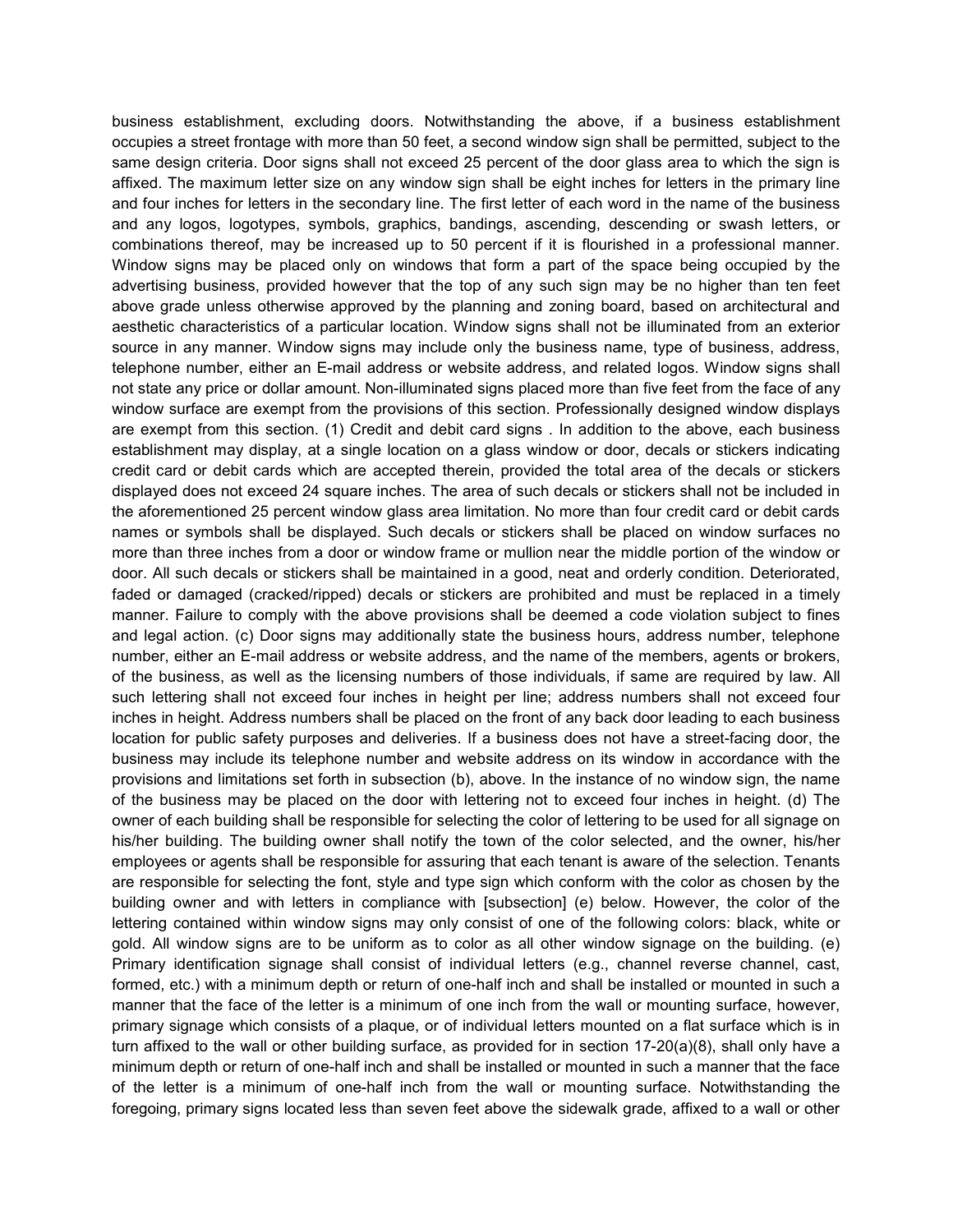building surface, shall have a minimum depth or return of one-quarter inch. All such signage is subject to planning and zoning department approval as to aesthetics, including methods of mounting and illumination, if any. If illumination requires the use of "raceways" (boxes behind the letters to hold wiring), such shall be of the same color as the building or background behind the raceway. (f) Only one sign of each type, i.e., primary identification, window, door, shall be permitted for each retail store and business establishment, and each building shall be permitted one primary identification sign which bears the name of such building, except as provided in sections 17-21 and 17-22. The top of all signs shall not be higher than 14 feet above the sidewalk grade with the exception of building identification signs as allowed in section 17-20(t). These provisions shall be controlling over the provisions of paragraph (a) in the case of any conflict. (g) Theater signs shall not be limited by subsection (a) above, but shall be incorporated in the basic architecture of the building and approved as a whole with the building plans. However, sign installations on theaters shall be subject to application, approval and permit requirements according to section 17-3. (h) Building tenant directory signs are required for all multi-story buildings in the B-1 District in accordance with section 17-3. All building tenant directory signs must be installed adjacent to an elevator, if placed inside a lobby, or near the lobby front door and rear door, if provided, on an exterior wall surface if placed outside of a lobby. (i) Signs in atria or semi-enclosed areas are treated for all purposes and subject to regulation in the same manner as if said areas were facing the street on an exterior wall. All provisions of this section relating to exterior signs in the B-1 zone are applicable to atria or semi-enclosed areas. Notwithstanding the foregoing provisions, illuminated or non-illuminated light boxes may be installed in the pedestrian walkways connecting the walkways paralleling Kane Concourse with the rear parking areas and/or the alley separating blocks 11, 12, 20 and 21, provided a permit is applied for and approved in accordance with section 17-3. Any such light boxes shall be positioned perpendicular to Kane Concourse unless the pedestrian walkway is angled in such as manner so that the light box is not visible from any adjoining roadway. The maximum size of any single light box shall be three feet in width by five feet in height. All such light boxes shall be maintained in proper working condition and appearance with all lighting operational, no broken glass and all framing maintained. All display items within light boxes shall be limited to those products or services owned or sold by the tenant upon which the light box is attached to the exterior of portion of the building occupied by the tenant. (j) Primary identification signage and window signs may include logos. The town has discretion to approve logos and has the final authority to limit or grant approvals of logos based on aesthetics, proportions, and overall considerations of the surrounding neighborhood. (k) No awning or canopy shall be erected bearing any sign, including, but not limited to, letters and logos. However, the awning or canopy may bear the trade name of the establishment with which it is connected if the establishment does not have a primary sign on the same side of the building on which the awning or canopy is located. All provisions of the town's ordinances regulating signs must be complied with. (l) A one-time, professionally made temporary canvas or plastic sign may be displayed for a new business to state, "grand opening" on their premises for no more than 30 days upon the receipt of a permit and the payment of a \$100.00 fee. Also, a onetime, professionally made "coming soon" sign shall be permitted upon the application for a permit and payment of a \$100.00 fee. Such sign shall not exceed two feet vertical by six feet horizontal and may contain the words "Coming Soon," the name of the establishment and the nature of the business. The permit for this sign shall be issued for a period not to exceed six months. No permits shall be issued to businesses that have not filed an application for a business tax receipt with the town clerk. (m) For an existing business to promote a special occasion or sales event, a professionally made temporary canvas or plastic banner sign may be displayed to announce the event. The location of the sign must be on the site where the business is located, and may be placed in a window, door or across the building facade. If placed outdoors, any such sign shall be securely fastened to the building. Such sign shall not exceed two feet vertical by six feet horizontal. Such signs shall not be placed on the premises more than four times per calendar year and shall not be placed for more than ten days at any one time. A time period of at least 14 days must separate any placement of such signs. Prior to installing any such sign on their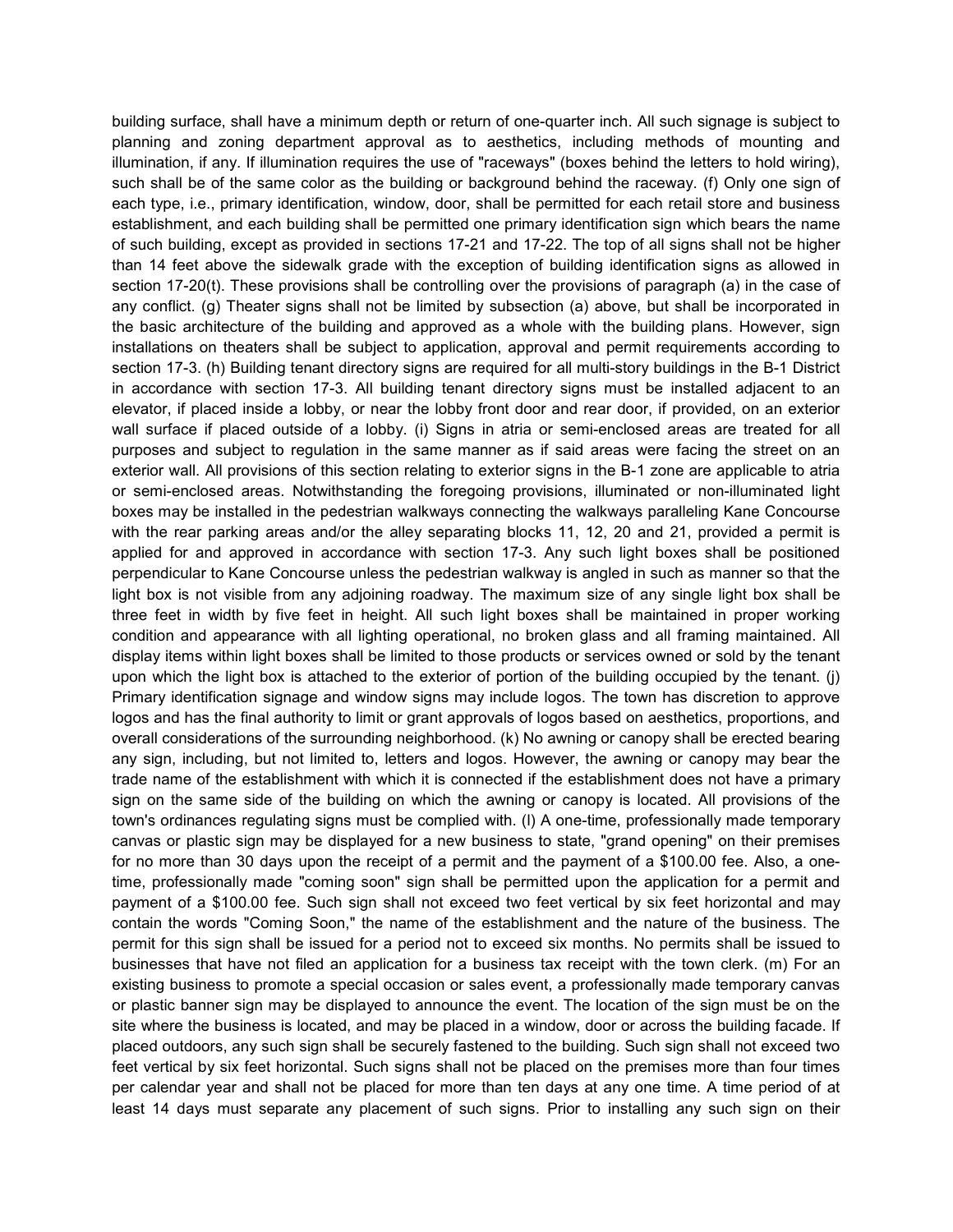premises, a permit must be obtained from the town and the posting of a bond to ensure its removal at the end of the permit period. (n) No permits may be issued for box signs and/or signs utilizing flat plastic letters affixed to a flat surface subsequent to the effective date of this section. Such signs existing as of the effective date of this section shall be considered to be nonconforming, and should be replaced with signage in conformance with this section at the earliest practicable date. All such nonconforming signage as described in this subsection shall have been removed or replaced within five years of the effective date (August 12, 1997). (o) Business located on the second floor of a building or higher, and businesses which do not occupy space directly adjacent to the street, are not permitted any signage other than door signs and building directories. This subection (o) shall not apply to religious institutions, as religious institutions are restricted only to the second floor of a building and higher. (p) Notwithstanding the above, windows, doors, directory, temporary and interior signs may be approved by the town manager or his/her designee as long as it meets the current provisions of the Town Code as set forth in this chapter. (q) Notwithstanding any contrary provision(s) of this section, a publicly elected local, state or federal governmental official conducting a public business will be permitted to place a sign on the ground floor in the B-1 Business district which identifies his or her elected position and identity, subject to prior approval of the planning and zoning board of the town. (r) "Visitor parking," "no parking," "private parking" or other designated parking signs shall be permitted on private property to identify private parking and limitations thereto in the Business district (B-1) subject to prior approval of the town as to size, placement, and aesthetics. The "no parking" signs may be freestanding, but shall not exceed four feet in height, and shall be weighted or anchored into the ground at the bottom to keep the signs from toppling over. Not more than one sign shall be permitted at the driveway entrance(s) to a parking facility and not more than one sign per four parking spaces within an off-street parking facility. (s) For sale, for rent, or for lease signs shall be permitted in the Business district (B-1) but shall not exceed one sign on each business, shall be no greater than 1.5 square feet in size, and shall be limited to: situation (sale, rent, lease, zoning, size of property); name of owner; broker or agent; phone number/E-mail; designs or trademarks, provided such design or trademark shall be appropriate to the scale of the sign. In addition, one sign may be hung from, or attached to the approved sign for temporary use announcing one additional bit of information limited to: For rent, for lease, open, by appointment only, size, zoning, associate's or salesperson's name. A "Sold" sign may be attached to the sign for a period of 30 days subsequent to the date of the sale. All of the above signs shall not exceed 48 square inches). Signs may be double-faced. No handmade signs shall be permitted. The sign shall be placed on a stand in front of the business, but not on town right-of-way, when physically possible. If the location of the business does not permit such placement, then the sign shall be placed on the window or door so it can be seen from the street. Before any "for sale," "for rent," "for lease" or "no parking" signs are displayed, an application for a permit for such display shall be filed with the town and a fee of \$25.00 paid by the applicant to the building department who shall issue such permit if applicant has complied with all provisions of this section. If a real estate company or its agent obtains a permit for a sign and sells the property before the expiration of the permit, the sign may be transferred to another property within the town so long as the real estate company or its agent notify the building department in writing of the change in location. Such signs shall be outdoors only and in plain black lettering on white background, with no iridescent paint or coloring or other lighting, and shall be of neat professional appearance. Notwithstanding the above, a company logo or trademark may be colorized, provided the logo or trademark colors are compatible and not bright iridescent "neon" colors. (t) Building identification signs . Buildings with three or more stories in height may be allowed to have building identification signs exceeding 14 feet above the sidewalk grade subject to the approval of the planning and zoning board per subsection (a)(4) and subject to the following conditions: (1) The sign(s) should be placed at the uppermost portion of the building and designed to be in proportion to the architectural facade or wall of the building upon which it is attached; (2) Such signs, if permitted, shall be attached only to building facades facing an adjoining street frontage where the land across the adjoining street is within the B-1 Business District. For the purpose of this section, the alleys between Blocks 11,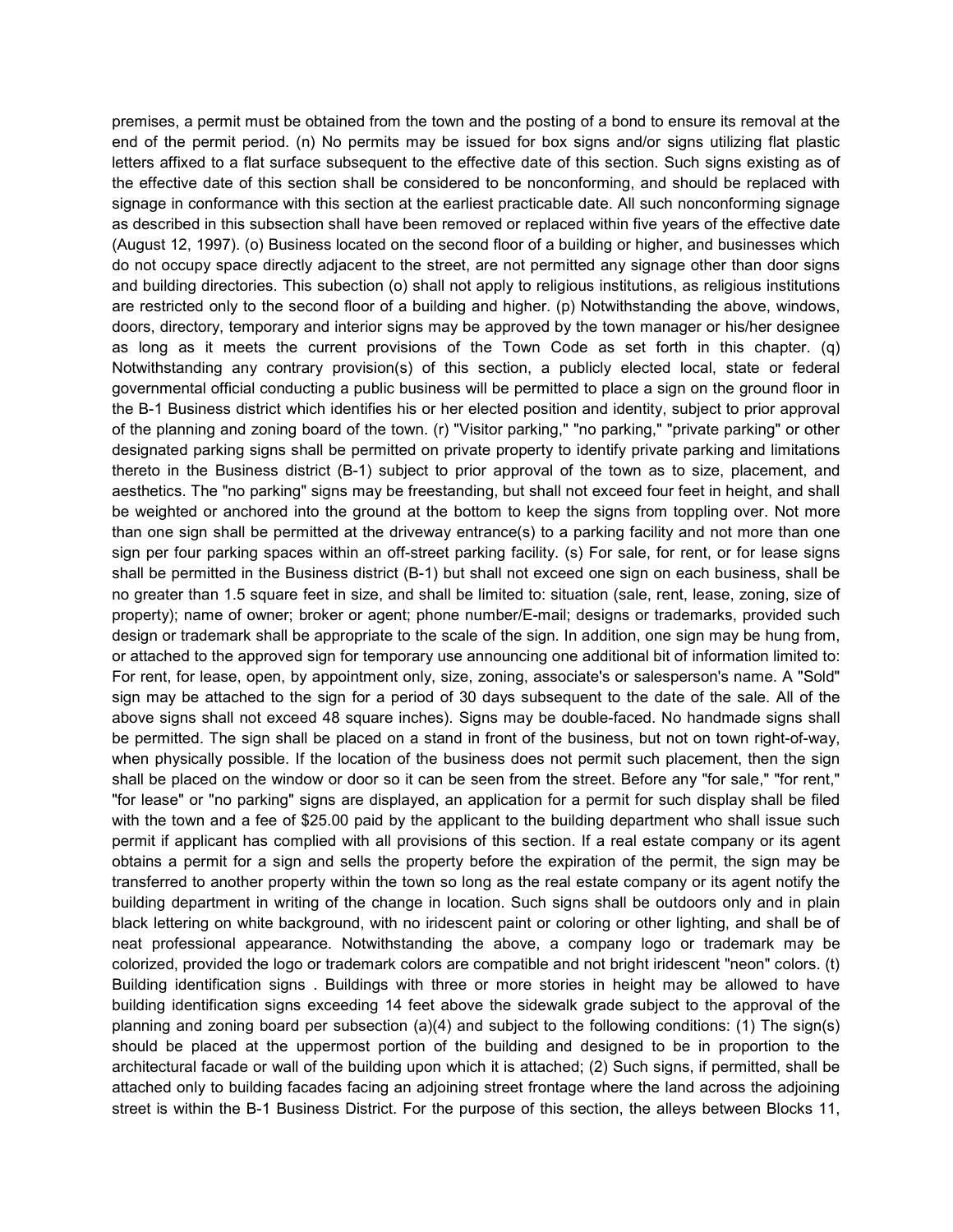12, 20 and 21 are not considered street frontages; (3) No more than two building identification signs are allowed per building and only one sign is allowed per street frontage; (4) A building identification sign is primarily intended to identify a multi-story/multi-tenant building complex rather than a single tenant, and as such, a single tenant's name, regardless of the amount of floor space occupied, may not be used unless additional wording is included such as "plaza," "center," "tower," etc.; (5) No building identification sign shall include off-premises tenants, sponsor or advertising of any type; (6) Building identification signs, if allowed, shall be placed so as to not break important horizontal or vertical building lines or architectural features. This requirement will be considered met if none of the following types of lines are broken: a. Cornice lines; lintel or sill lines, actual or extended; belt course lines; b. Column or pilaster lines; c. Columns, decorative panels, friezes, keystones, medallions, ornamental trim, ornaments, pediments, pilasters, rosettes, windows, and similar architectural detail features. (7) The sign length should not exceed 60 percent of the architectural façade or wall of the buildings upon which it is attached; (8) The maximum overall square footage for each individual sign shall not exceed 150 square feet; (9) The maximum height of all letters, numbers or logos in a sign shall not exceed 18 inches in height. (u) Notwithstanding the above provisions, based on the proposed sign design, sign location, building height, architectural features or other unique circumstances, the planning and zoning board may vary the above criteria. If the planning and zoning board varies from the above criteria, copies of the approved sign and written reasons for the modifications shall be forwarded to the town council within 15 days. Upon receipt of the planning and zoning board's action a member of the town council or the town manager may appeal the board's decision. If the board's decision is appealed the matter shall be placed on the next available town council meeting agenda for action. (v) Sidewalk café/outdoor restaurant menu board/sandwich sign. One menu board or sandwich sign is allowed per restaurant and shall be limited to six square feet in area. The color of the sign frame and sign background shall be approved by the Town. White, grays, or wood colored earth tones are required for the above. There shall be no signage or logos displayed on umbrellas that can be seen from the public right-of-way, other than the name of the business establishment; (w) Holiday decorations. Holiday decorations are permitted to be installed up to two weeks before and one week after the specified holidays listed herein. All holiday decorations must be placed on the interior of the business. No holiday decorations may contain any business names or logos. No holiday decorations shall be placed on the Town's property. Holiday decorations are permitted on private property for the following holidays: (1) United States federal holidays. New Year's Day, Birthday of Martin Luther King Jr., Washington's Birthday, Memorial Day, Independence Day, Labor Day, Columbus Day, Veterans Day, Thanksgiving Day, Christmas Day; (2) Other holidays. Valentine's Day, St. Patrick's Day, Mothers Day, Flag Day, Fathers Day, Halloween; (3) Religious Holidays. (x) Vacant property . If any commercial property is vacant for more than 15 days, all glass surfaces visible to the public at street grade shall be kept clean, and the interior of such vacant store shall be screened from public view in one of the following ways until the property is occupied: (1) All glass surfaces visible to the public at street grade shall be covered with a town-approved material having a common design motif and a consistent predetermined color (material available at the building and zoning department); or (2) Decorative displays of the future tenant of the vacant store. Such screening shall consist of a town-approved material having a common design motif and a consistent predetermined color. Such screening material shall be mounted on a freestanding partition, attached to a wooden frame or affixed by other temporary means.

(Ord. No. 617, § 1, 4-14-97; Ord. No. 619, § 1, 6-9-97; Ord. No. 665, § 1, 7-10-2000; Ord. No. 737, § 1, 2- 9-04; Ord. No. 745, § 1, 7-12-04; Ord. No. 755, § 1, 11-8-04; Ord. No. 763, § 1, 1-10-05; Ord. No. 796, § 1, 6-12-06; Ord. No. 804, § 1, 8-14-06; Ord. No. 825, § 1(Exh. A), 9-10-07; Ord. No. 829, § 1(Exh. A), 12- 10-07; Ord. No. 834, § 1(Exh. A), 3-10-08; Ord. No. 861, § 1(Exh. A), 10-13-08; Ord. No. 862, § 1(Exh. A), 10-13-08; Ord. No. 880, § 1, 5-11-09; Ord. No. 883, § 1(Exh. A), 8-10-09; Ord. No. 916, § 1(Exh. A), 9-12-2011; Ord. No. 957, § 1(Exh. A), 12-9-12; Ord. No. 964, § 1(Exh. A), 6-9-14; Ord. No. 1001, § 1(Exh. A), 11-14-16)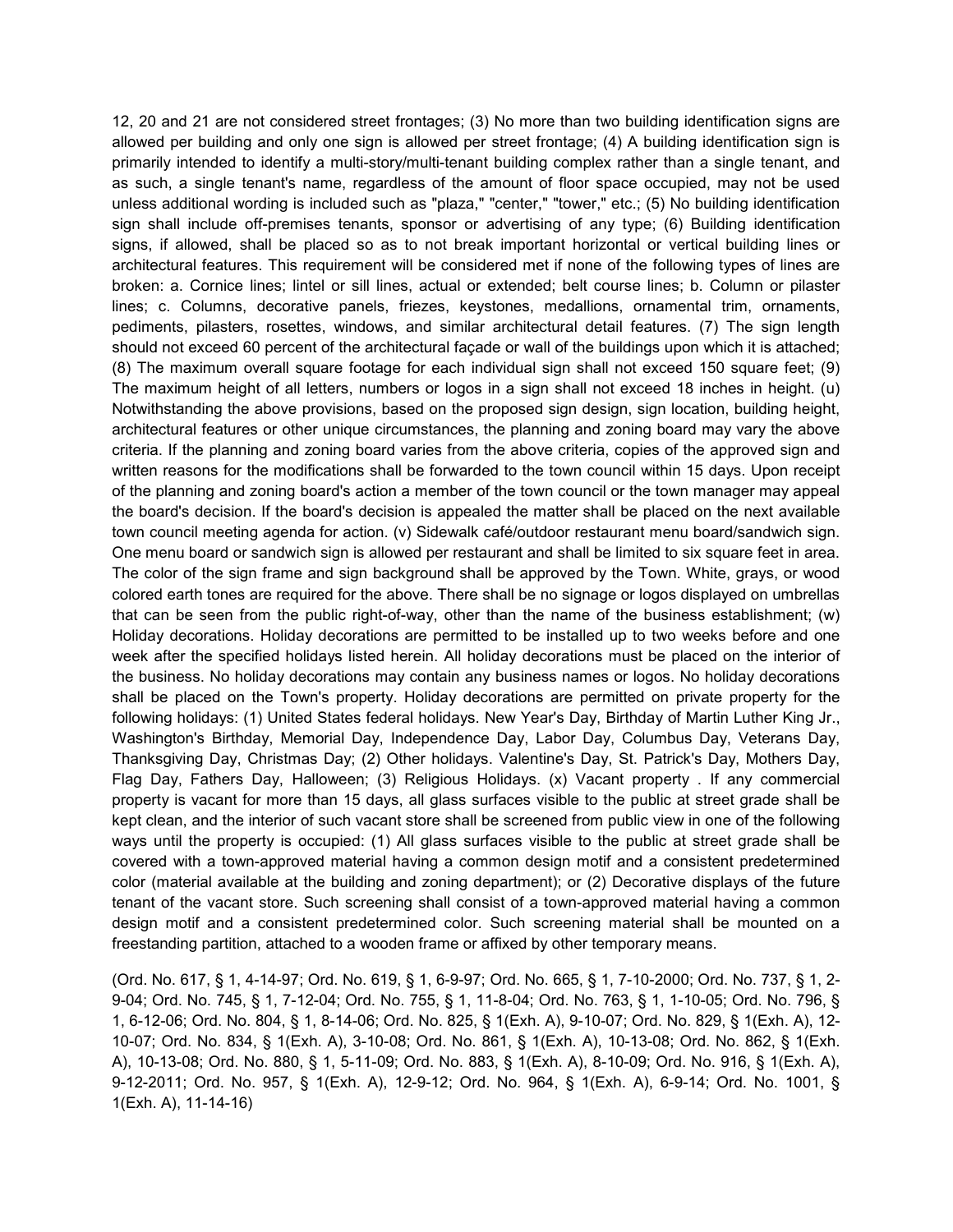## **Sec. 23-24. - Commercial parking approval required; enclosing commercial parking lots; parking of vehicles on certain unimproved lots; prohibition of parking spaces and parking structures on private property on the ground level within 60 feet of the pedestrian right-of-way of Kane Concourse and prohibiting visibility and access from Kane Concourse; number of parking spaces required generally.**

(a) In the B-1 business district commercial parking is prohibited except on specific approval of the town council. Commercial parking is defined as the operation of parking lots either with or without a charge. Such lots shall be enclosed on all sides, except at exits and entrances, by a solid masonry wall or hedge of a type approved by the town, or both, five feet in height just within the property lines. At all exits and entrances, the wall and/or hedge shall be installed and maintained at three feet in height for a distance of 25 feet on each side of each exit or entrance. Parking of vehicles on unimproved property on any lot in Blocks 11, 12, 20 and [21](https://library.municode.com/fl/bay_harbor_islands/codes/code_of_ordinances?nodeId=PTIICOOR_CH21FIINSPEV) is prohibited, excepting vehicles owned by the property owner, unless such parking fully complies with the provisions herein set forth. In the B-1 business district, parking spaces and parking structures are prohibited on an private property on the ground level within 60 feet of the pedestrian right-of-way of Kane Concourse, and visibility and access from Kane Concourse are prohibited.

(b) Upon the occasion of any person seeking a permit for the erection, construction, reconstruction, structural alteration or addition to any buildings, the applicant for such permit shall, simultaneously with the submission of plans and specifications to the building department of the town, and simultaneously with the complying with any and all requirements therefor, specify in writing to the building department and designate on the plans for such building work an area or areas set aside for the exclusive use as parking and driveway facilities for vehicles on the building plot on which the proposed construction work is to be done, all in accordance with the provisions of this article.

| (1) | Single-family dwelling                                   | Two spaces                                                                                                                                                                                                                                                                                                               |
|-----|----------------------------------------------------------|--------------------------------------------------------------------------------------------------------------------------------------------------------------------------------------------------------------------------------------------------------------------------------------------------------------------------|
| (2) | Two-family dwellings                                     | Two spaces for each dwelling unit                                                                                                                                                                                                                                                                                        |
| (3) | Multiple-family<br>dwellings,<br>including<br>townhouses | A minimum of two parking spaces shall be required on the building plot<br>for each dwelling unit within a multiple-family development, except as<br>provided for otherwise in this article. In addition, guest parking spaces<br>shall be provided for multiple-family developments in accordance with<br>the following: |
|     |                                                          | 1) At least one guest parking space shall be required for each whole<br>platted lot.                                                                                                                                                                                                                                     |
|     |                                                          | 2) Within the RM-3 zoned tracts guest parking spaces shall be<br>provided at a rate of 5% of the total number of required parking spaces.                                                                                                                                                                                |

(c) The number of parking spaces to be provided in particular instances is as follows: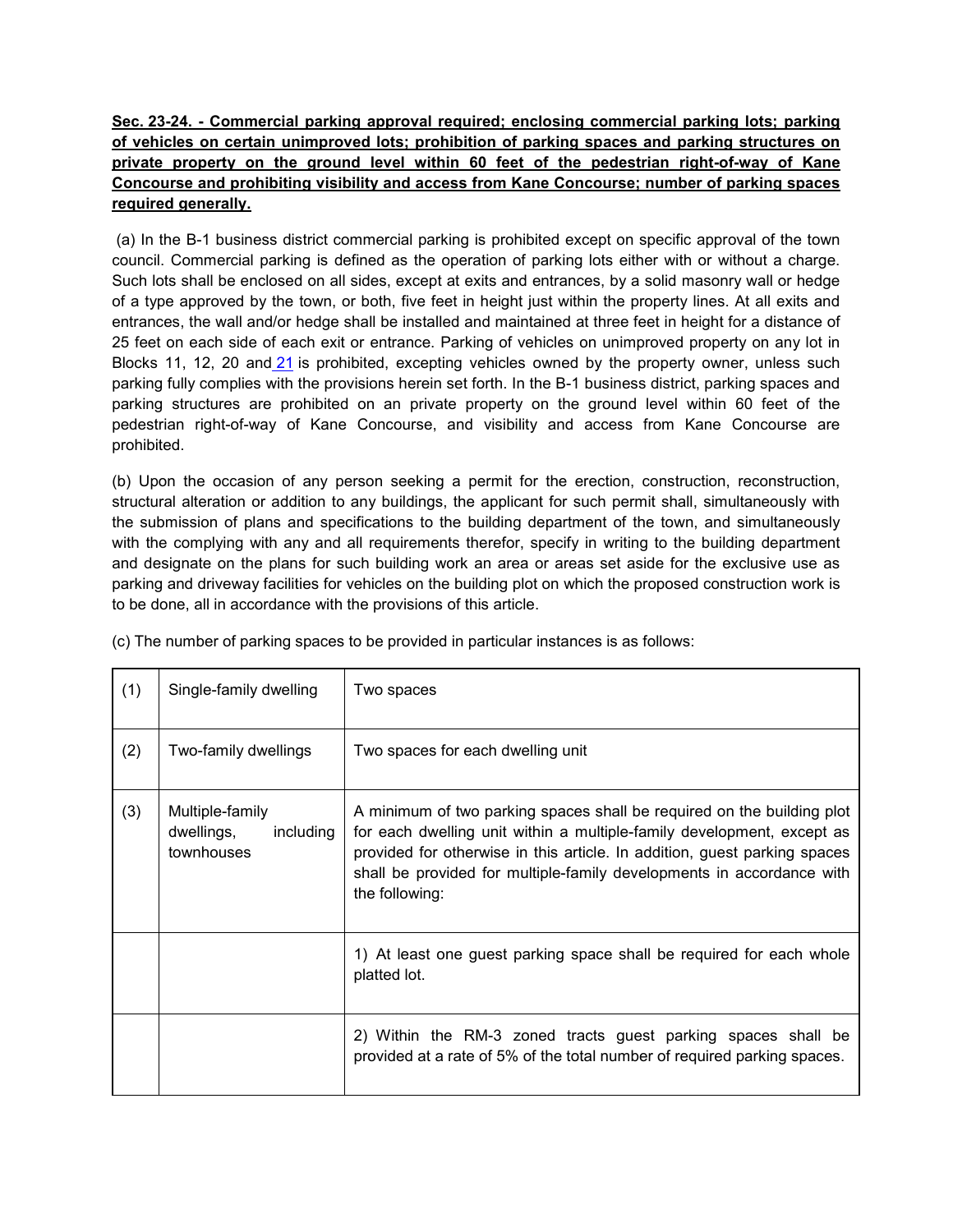|     |                                                                                           | 3) Guest parking spaces may be counted as a subset of the total<br>number of required parking spaces within a development site.                                                                                                                                                                                                                                                                                                                                                                              |
|-----|-------------------------------------------------------------------------------------------|--------------------------------------------------------------------------------------------------------------------------------------------------------------------------------------------------------------------------------------------------------------------------------------------------------------------------------------------------------------------------------------------------------------------------------------------------------------------------------------------------------------|
|     |                                                                                           | 4) No guest parking spaces are required for townhouse developments<br>that have the front of the dwelling unit facing directly on a public<br>roadway with access to a garage. In this instance the individual dwelling<br>unit driveway connecting the public road to the garage shall serve for<br>guests. For townhouse developments with garages or parking facilities<br>that are interior to the site, additional guest parking spaces are required<br>at a rate of one parking space per platted lot. |
|     |                                                                                           | 5) Through the Town's site development plan process the Town may<br>allow dimensional variations of landscape strips to provide such guest<br>parking spaces or for drop-off areas at building entrances. In no event<br>shall the minimum percentage of green open space be reduced.                                                                                                                                                                                                                        |
|     |                                                                                           | 6) All required guest parking spaces shall be placed within the<br>development site. Guest parking spaces shall not be located on remote<br>public or private parking lots/garages without prior approval of the Town<br>Council.                                                                                                                                                                                                                                                                            |
|     |                                                                                           | 7) All required guest parking spaces shall be located in the front yard<br>areas of a site, unless otherwise approved by the Planning and Zoning<br>Board. Guest parking spaces may be co-designated as temporary<br>delivery/loading areas. At least one guest parking space shall be so co-<br>designated. All guest parking spaces/drop-off areas shall be noted by<br>the use of signage/pavement markings.                                                                                              |
|     |                                                                                           | 8) Notwithstanding the above, no guest parking spaces are required for<br>a single-lot development site that is built without using TDR units. If any<br>TDR units are requested guest parking spaces shall be required.                                                                                                                                                                                                                                                                                     |
| (4) | Hotels                                                                                    | One space for each of the first 20 individual guest rooms. One added<br>space for each two guest rooms, or fraction thereof, in excess of 20.                                                                                                                                                                                                                                                                                                                                                                |
| (5) | Restaurants,<br>public<br>dining<br>rooms,<br>bars,<br>private clubs, cocktail<br>lounges | One parking space for each 100 square feet of customer service area.<br>The above shall not be intended to include food and drink preparation<br>areas, bathrooms, waiting areas or storage areas.                                                                                                                                                                                                                                                                                                           |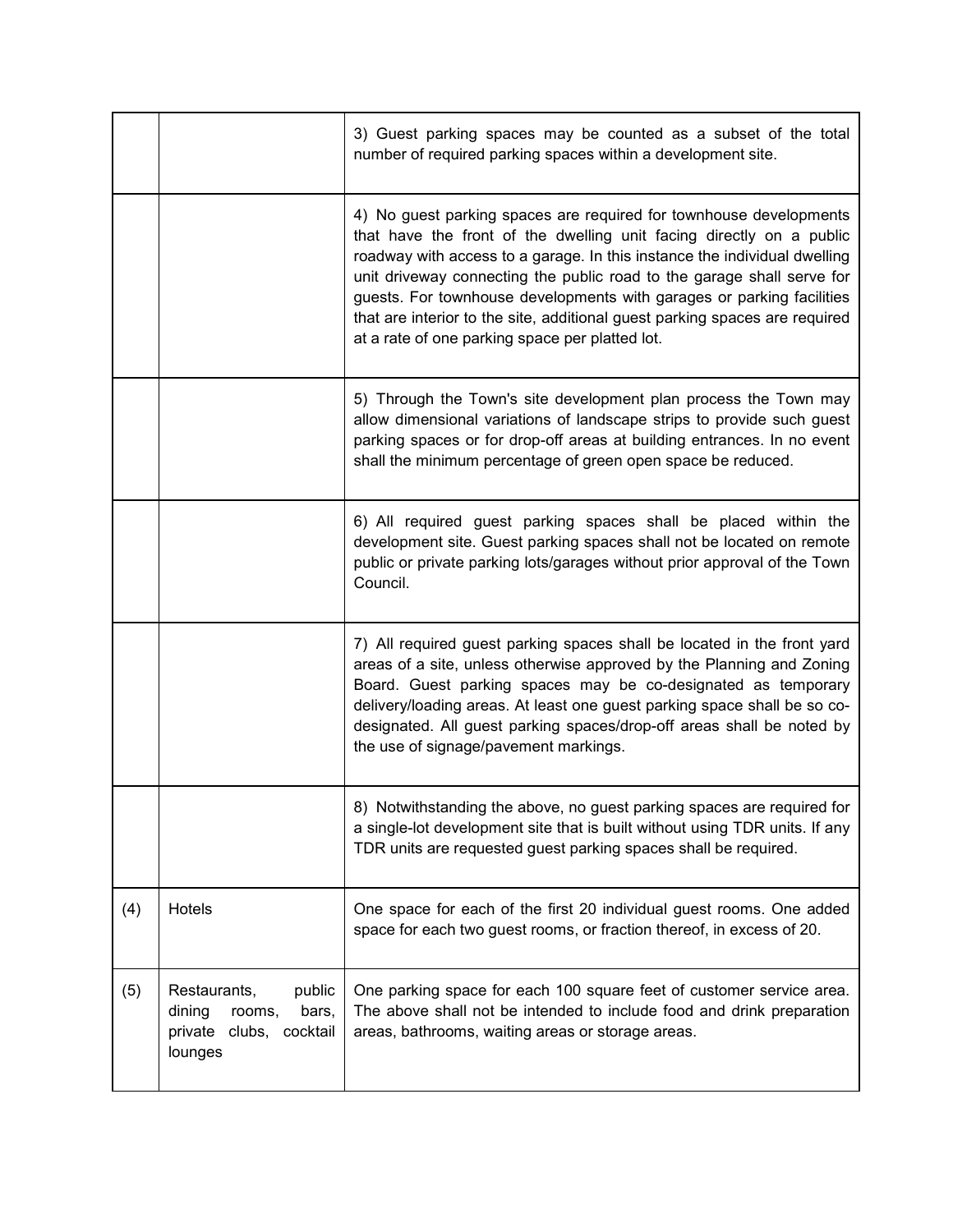| (6)  | commercial,<br>Retail,<br>service,<br>personal<br>miscellaneous uses and<br>business uses | One space for each 300 square feet of net floor area.                                                                                                                                                                                                                                                                                                                                                                                                                                                                |  |
|------|-------------------------------------------------------------------------------------------|----------------------------------------------------------------------------------------------------------------------------------------------------------------------------------------------------------------------------------------------------------------------------------------------------------------------------------------------------------------------------------------------------------------------------------------------------------------------------------------------------------------------|--|
| (7)  | Office and professional<br>uses                                                           | One space for each 300 square feet of net floor area                                                                                                                                                                                                                                                                                                                                                                                                                                                                 |  |
| (8)  | Private<br>banking<br>operations                                                          | A minimum of one space for each 475 square feet of net floor area or<br>fraction thereof.                                                                                                                                                                                                                                                                                                                                                                                                                            |  |
| (9)  | of assembly,<br>Places<br>religious institutions                                          | One space for every four fixed seats, or one space for every six feet of<br>bench seats, or one space per 60 square feet of net floor area for<br>seating.                                                                                                                                                                                                                                                                                                                                                           |  |
| (10) | Public schools                                                                            | The town adopts the minimum off-street parking requirements listed in<br>F.S. chapter 423.10.2.8 as of July 1, 2005, and/or as modified as listed<br>hereinafter: Faculty and staff-One parking space for each member of<br>the faculty and staff (including administration, teachers and support<br>staff); Visitors-One parking space for each 50 students; Community<br>Clinic-Ten parking spaces, including at least one accessible space;<br>High Schools-One space for every ten students in grades 11 and 12. |  |

(d) Whereas, multifamily buildings of more than one story in height generate a gross multitude of cars parked in the setback areas as well as all around the multifamily buildings themselves and thereby adversely affect the aesthetic beauty of the East Island of Bay Harbor Islands; and whereas multifamily buildings of one story do not create the poor appearance of a gross multitude of cars because not so many cars are parked around the perimeters of such one-story multifamily buildings; now, therefore, no automobiles or vehicles of any kind shall be parked in the setback area of any multifamily buildings in the East Islands which exceed one story in height, unless such multifamily buildings are presently constructed, except as allowed below.

#### *Multifamily development parking design criteria.*

- (1) A single-story multifamily building or townhouse may have required surface parking within the minimum building setback areas. A minimum ten-foot-wide landscape strip shall be provided between the street right-of-way line and any parking space or drive aisle and a minimum five-footwide landscape strip shall be provided between the interior lot line and any parking space or drive aisle. For townhouse developments, see subsection (5) below.
- (2) Off-street parking for multifamily buildings with more than one story shall be required to have, at a minimum, the following setbacks: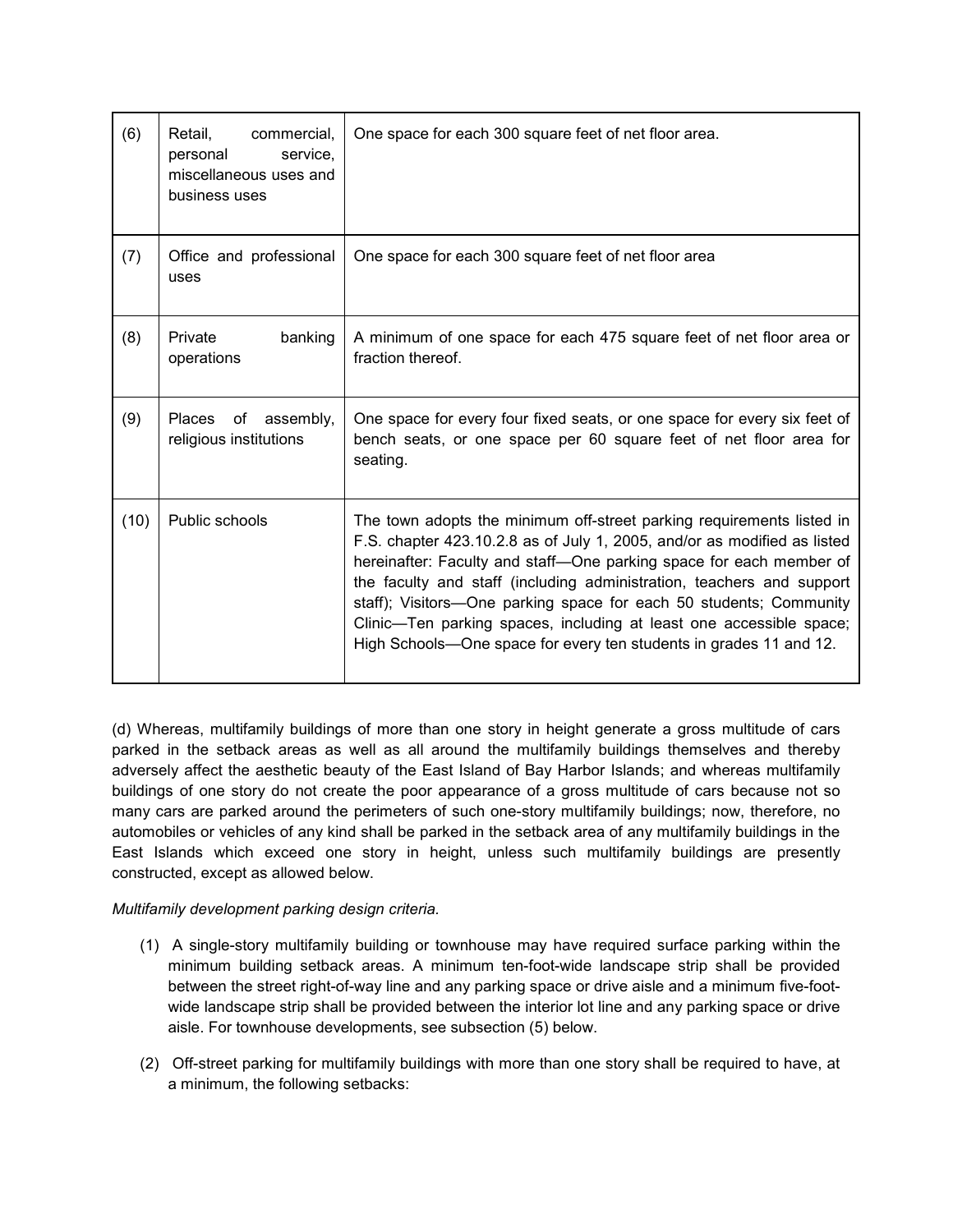|                     | Waterfront |         | Side Yards |         | <b>Streets</b> |        |
|---------------------|------------|---------|------------|---------|----------------|--------|
|                     |            |         |            |         |                |        |
| <b>Ground Level</b> |            | 10 feet | 5 feet     | 10 feet |                | 5 feet |
| <b>Below Grade</b>  |            | 5 feet  | 5 feet     | 10 feet |                | 5 feet |

- (3) Below-grade parking must shield the parking spaces and structure from view from all sides with decorative walls, earthen berms and landscaping.
- (4) Parking garages must meet the minimum setback requirements found with the appropriate multifamily zoning district; however, a below grade parking structure may cantilever to the setbacks established in this section. If a parking garage structure is provided above grade, the building facades of the parking garage facing adjoining development sites shall be closed-in and/or screened as required by the Planning and Zoning Board so that vehicular visibility, noise or odors emanating onto adjoining lots is minimized. If mechanical ventilation is used for the parking garage it shall be vented to outdoor areas and designed in such a manner to minimally impact adjoining residential development sites.
- (5) All multifamily developments shall provide for a designated drop-off area to a walkway at the building entrance into a lobby by the use of a driveway or shared driveway that does not block the normal flow of traffic for more than a few moments. This provision shall not apply to townhouse developments or development sites of one platted lot.
- (6) Special provisions for townhouse developments. Notwithstanding the above, due to the unique design characteristics of townhouse developments, the following variations in the design standards apply:
	- a.

Townhouse developments are strongly encouraged to provide access to on-site parking areas and parking garages through internal driveways and frontage roads to minimize the number of driveway connections to adjoining roadways. When possible, garage doors should face either side or rear property lines and adequate screening from adjoining properties shall be provided.

b.

For instances where townhouse units are approved in a row where each unit provides a direct driveway connection from an adjoining roadway to an on-site parking space or garage, driveway connections shall be limited to a maximum width of 12 feet for a single driveway and 18 feet for a double driveway at the curb line. Individual driveways shall be separated by landscaped islands of at least two feet in width and designed to include privacy walls or fences, shrubs and small trees/palm species to avoid a continuous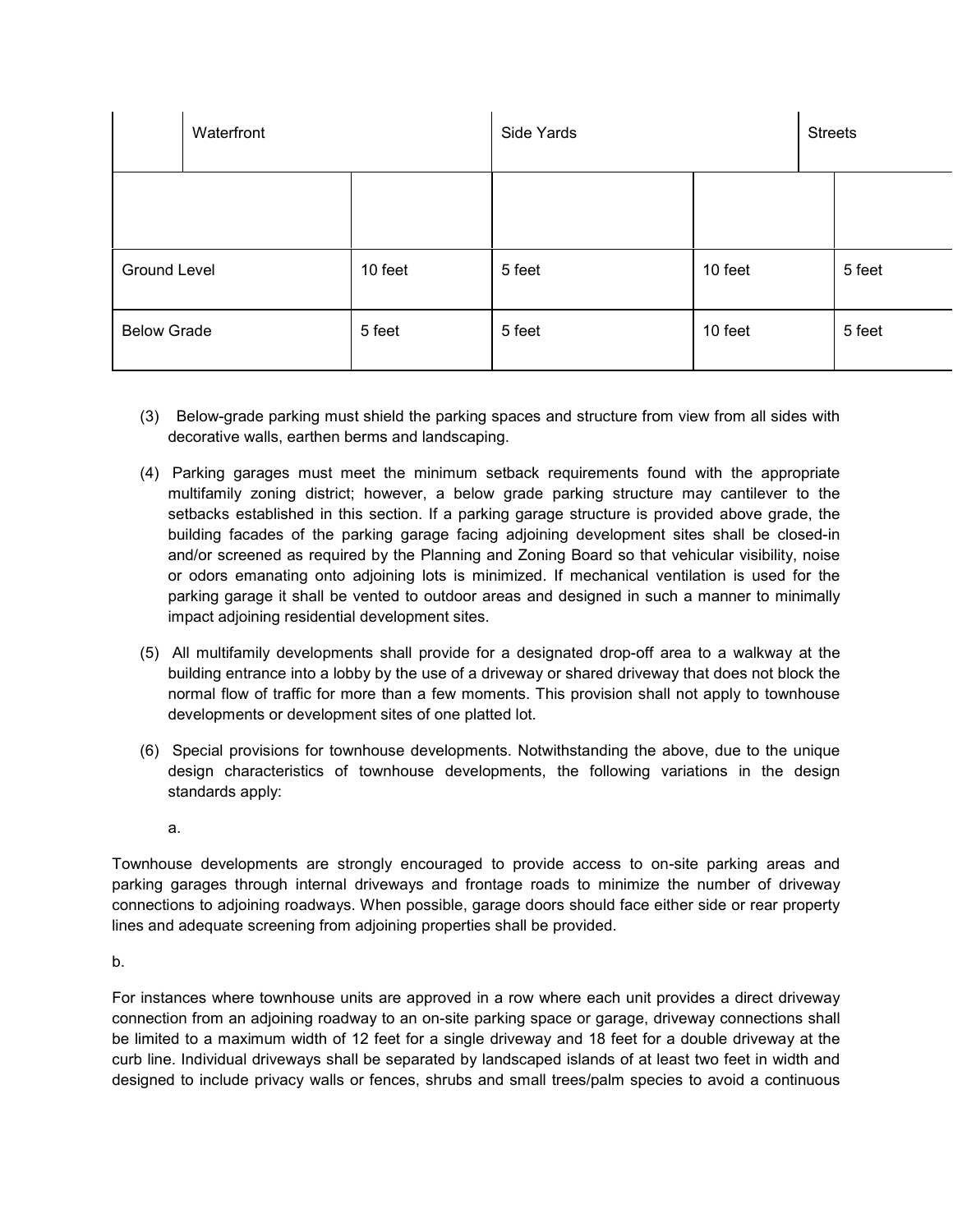hardscape appearance and to provide privacy between individual units. Not more than 50 percent of a property street frontage may have hard driveway surfaces. The remaining land must be landscaped area.

b.

Townhouse developments shall provide a minimum of two parking spaces. At least one of the parking spaces shall be within a fully enclosed garage within each unit. Each parking space shall be accessible without driving over or through another parking space.

#### (e)

Notwithstanding the above, existing buildings in the B-1 business district shall be exempt from the parking requirements of subsection (c)(5) and (6) as of the effective date of this ordinance [Ord. No. 1008, adopted May 8, 2017]. For purposes of this section an existing building is defined as one that is present, available and in operation as of the effective date of this ordinance and shall not include any future development that have not received a certificate of occupancy as of the date of this ordinance [Ord. No. 1008, adopted May 8, 2017].

#### (f)

Parking requirements for restaurants approved as a mixed-use development in the Gateway District which open only for dinner between the hours of 6:00 p.m. and 2:00 a.m are exempt from the parking requirements set forth above. Town licenses for restaurants which are open for business only between the hours of 6:00 p.m. and 2:00 a.m. shall specify on their faces that the license is restricted to the hours between 6:00 p.m. and 2:00 a.m., and if the restaurant is open for business before or after such hours, the license is void unless arrangements are made to secure additional parking spaces, pay into the parking trust, or the town has approved a parking reduction order. This exemption shall only be applicable to the Gateway District.

## (g)

Buildings that are enlarged in floor area, volume, capacity or space occupied shall provide the additional off-street parking facilities as specified above.

(Ord. No. 130, §§ 4, 5, 6-8-59; Ord. No. 133, § 1, 12-14-59; Ord. No. 217, § 2, 3-31-69; Ord. No. 266, §§ 1, 2, 7-20-73; Ord. No. 350, § 1, 4-9-79; Ord. No. 387, § 1, 2-9-81; Ord. No. 405, § 1, 12-2-82; Ord. No. 659, § 1, 3-13-00; Ord. No. 688, § 1, 9-10-01; Ord. No. 738, 2-9-04; Ord. No. 740, § 2, 3-8-04; Ord. No. 747, § 4, 8-16-04; Ord. No. 770, § 1(Exh. A), 5-9-05; Ord. No. 779, § 1(Exh. A), 9-12-05; Ord. No. 810, § 1(Exh. A), 10-9-06; Ord. No. 813, § 1(Exh. A), 1-8-07; Ord. No. 949, § 1(Exh. A), 5-13-2013; Ord. No. 950, § 1(Exh. A), 6-10-2013; Ord. No. 951, § 1(Exh. A), 6-10-2013; Ord. No. 1008, § 1, 5-8-17)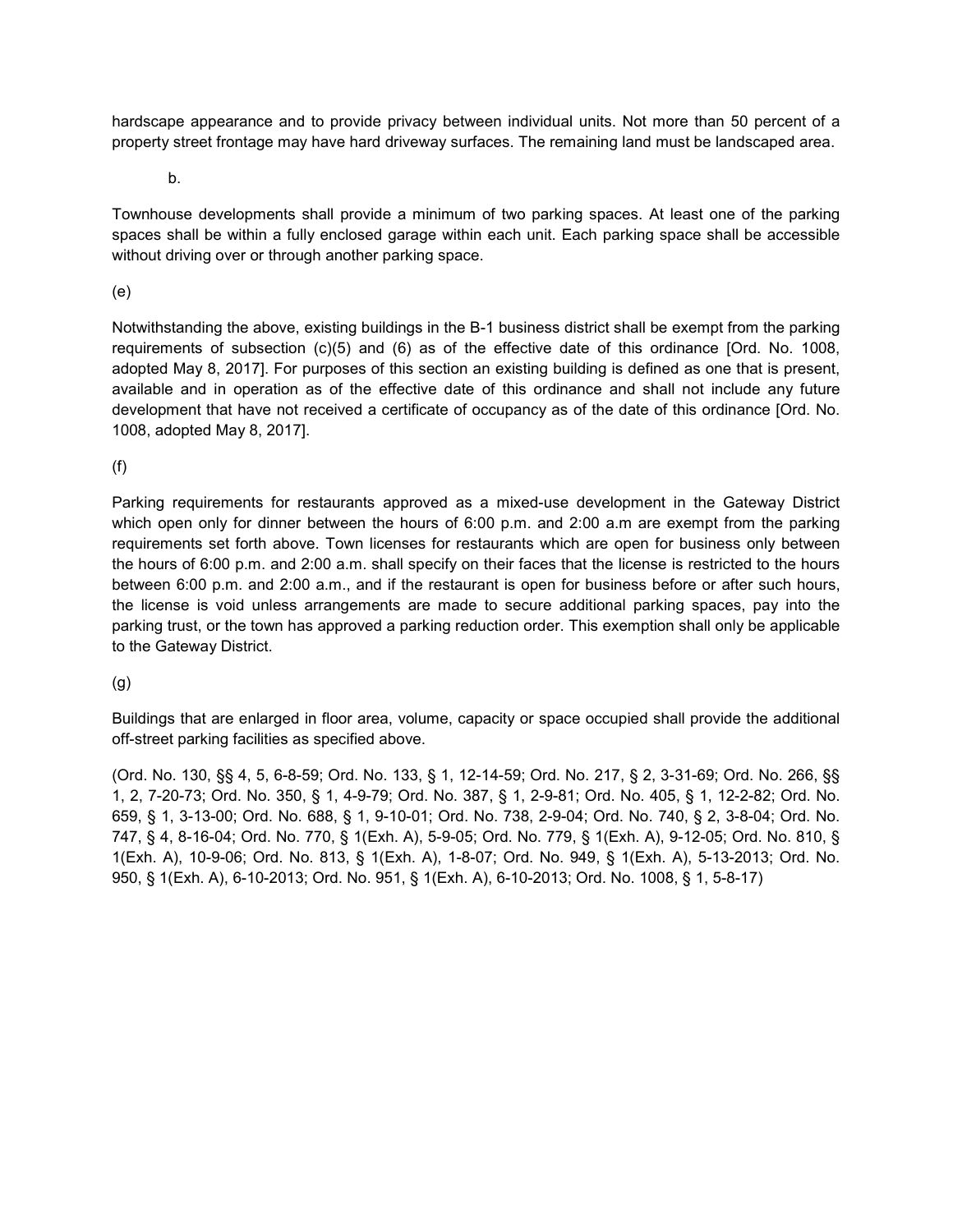#### **Noise Regulations**

#### **Sec. 12-20. - Purpose.**

The purpose and intent of this article is to control and restrict noises that may cause hardship or offense to residents or disrupt their right to the quiet enjoyment of their property.

(Ord. No. 30, § 1, 4-14-51; Ord. No. 42, § 1, 12-10-51; Ord. No. 647, § 1, 4-12-99; Ord. No. 938, § 3, 8-6- 2012)

#### **Sec. 12-21. - Definitions.**

Appliance means any air conditioner, pool pump, clothes washer, clothes dryer, or generator in service within the town prior to the effective date of this section.

Commercial landscaping means the cutting or trimming of grass, trees, shrubs or other foliage by a business entity or individual other than the owner or resident of the property for a fee.

Construction activity means any activity associated with the construction, renovation, repair alteration or demolition of any building, structure or any part thereof.

Noise means any audible sound emanating from any source.

Noise disturbance means any sound in quantities which are or may be potentially harmful or injurious to human health or welfare, or which unnecessarily interferes with the enjoyment of life or property, including outdoor recreation, of a reasonable person with normal sensitivities. Noises measured at an A-weighted equivalent sound level (Leg) in excess of 65 decibels between the hours of 9:00 a.m. and 10:00 p.m. (daytime decibel levels) or in excess of 60 decibels between the hours of 10:00 p.m. and 9:00 a.m. (nighttime decibel levels), taken with a calibrated sound level meter at the location of the dwelling unit or premises of the complaining party shall be considered prima facie evidence of a violation of this article. If there is no complaining party, the measurement shall be taken at approximately 100 feet from the property from which the noise is emanating.

Sound level meter means an instrument which includes a microphone, amplifier, RMS detector, integrator or time averager, output meter and A-weighted sound level network with fast and slow integrating time constants used to measure sound pressure levels. The sound level meter shall be capable of measuring the A-weighted equivalent sound level (Leq) and maximum sound level. The period of time over which sound levels are measured shall reflect the nature of the sound.

(Ord. No. 938, § 3, 8-6-2012)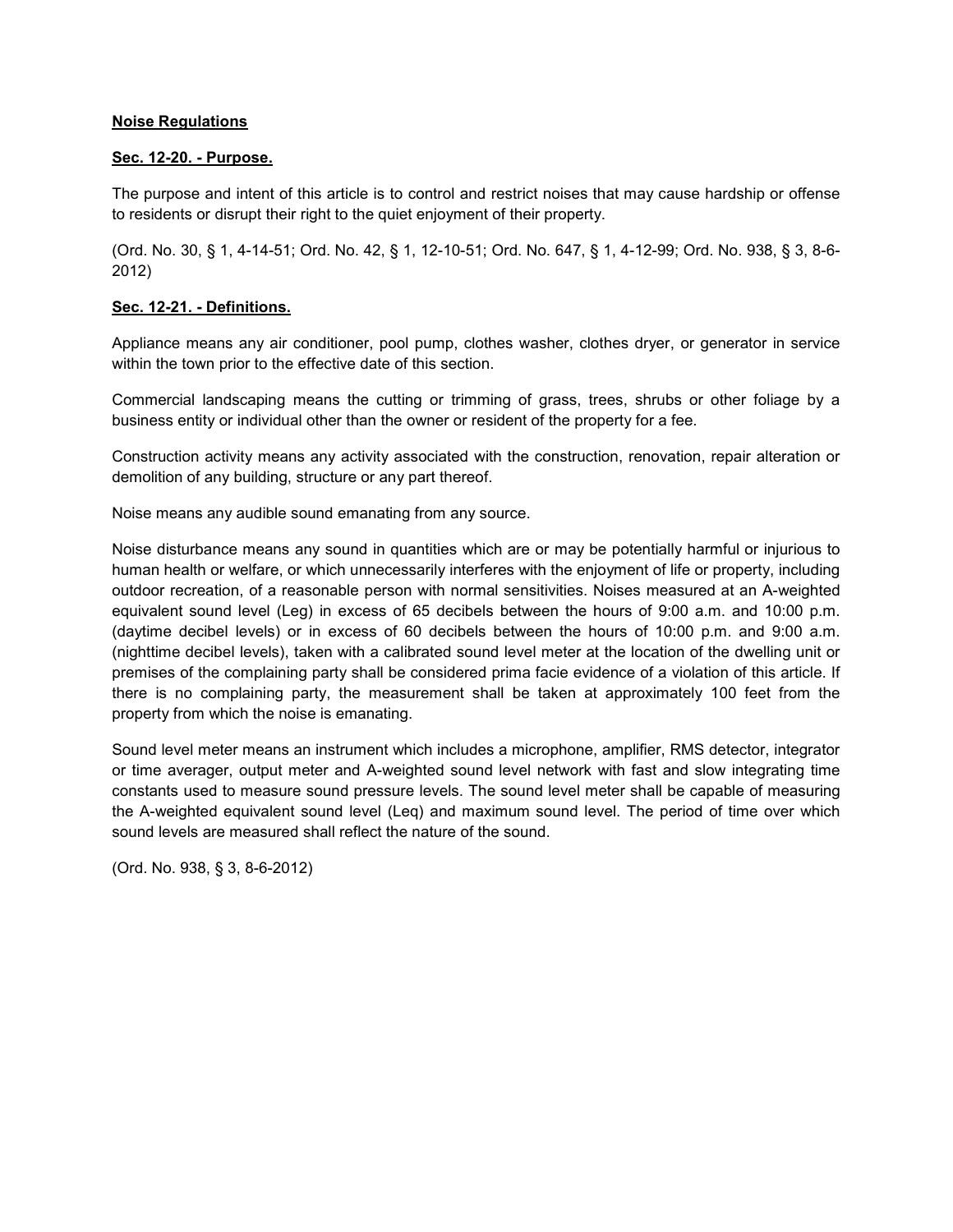#### **Sec. 3-2. - License required.**

No person shall engage in, manage, operate or cause to be operated the business of vendor, as defined herein, without first procuring a license therefor as provided by statute and pay the amounts fixed and required.

Sec. 3-3. - License payment.

Annual licenses shall be paid at the time required by statute.

Provided, further, if the holder of a license hereunder shall make a bona fide sale of the business for which the license was issued, and the vendee in said sale shall apply for and receive and pay for a similar license for the identical location, the vendor in said sale may make application for the voidance of such license so issued to him and 50 percent of the sum of money paid by the vendee in such sale for said similar license shall forthwith be refunded to the vendor in said sale.

(Ord. No. 8, § 3, 3-6-48)

Sec. 3-4. - Transfer or assignment of license.

No license shall be transferable or assignable except as provided by statute.

Sec. 3-5. - No license tax exemption.

There shall be no exemptions from license taxes except as provided by statute.

Sec. 3-6. - Doing business without license; license amounts.

No person shall engage in or manage, carry on or conduct the business of a vendor or club, without first obtaining a separate annual license for each location in the town.

Sec. 3-7. - Sale in filling stations and motion picture theaters.

No liquor or intoxicating beverage of any nature whatsoever, including wines, liquors, porter, ale or beer, shall be sold in any gasoline filling station, nor in any motion picture theater, nor in any room opening directly or indirectly into or in connection with any motion picture theater.

(Ord. No. 8, § 7, 3-6-48)

Sec. 3-8. - Stamps, marks and labels required.

No liquor, wine, beer, ale or other intoxicating beverages shall be sold to any person under this chapter where the container thereof does not have and bear the stamps, marks and labels required by the laws of the United States and the state relating to intoxicating beverages.

(Ord. No. 8, § 8, 3-6-48)

Sec. 3-9. - Curb service.

No liquor or intoxicating beverages except beer and ale shall be sold or served to persons in automobiles and all curb service of liquor and intoxicating beverages except beer and ale is hereby prohibited.

(Ord. No. 8, § 9, 3-6-48)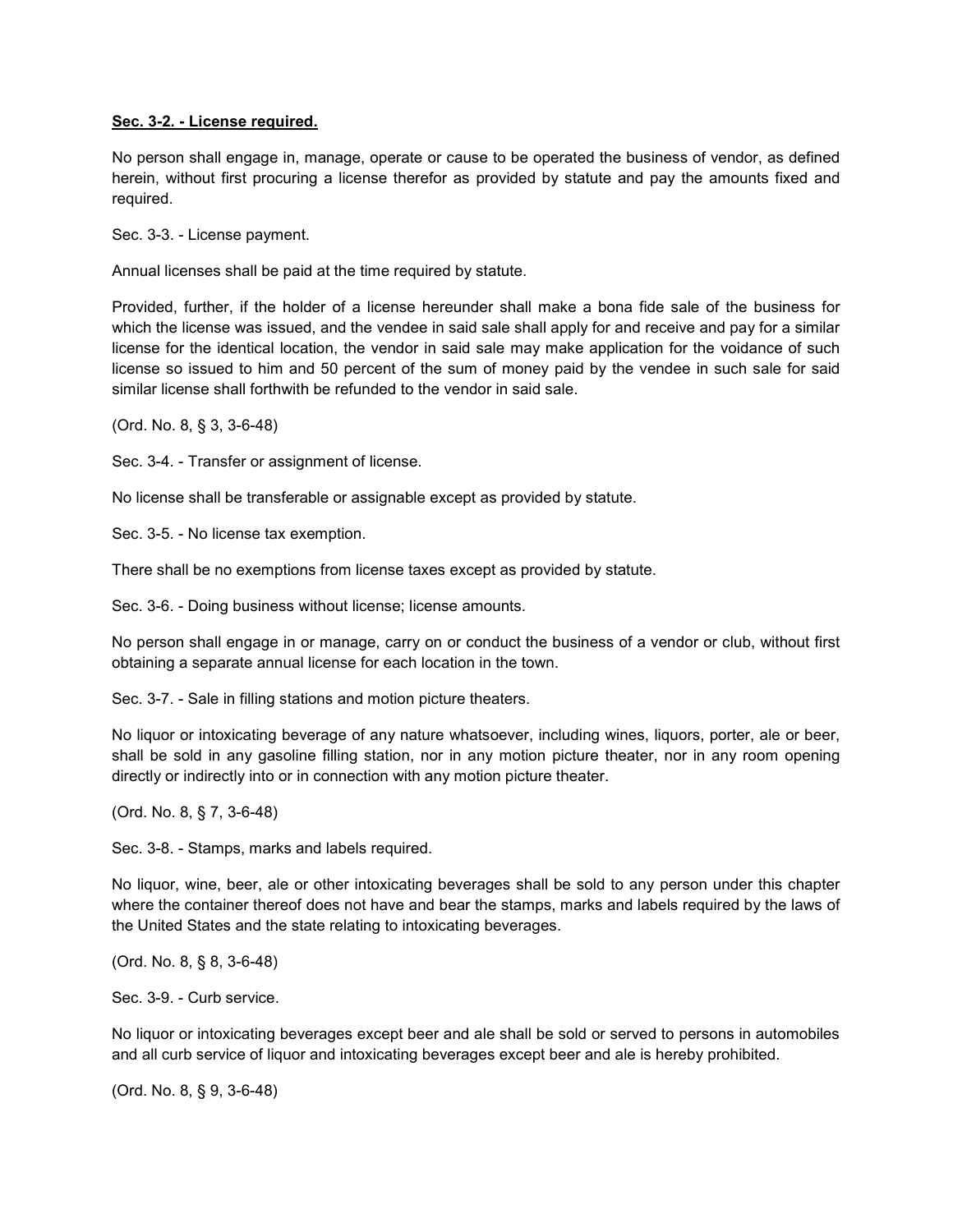Sec. 3-10. - Wholesale license required for sale for resale.

No wholesale vendor licensed hereunder shall sell to any person for resale within the town, any liquors, wine, beer, ale or intoxicating beverages except those persons holding a license therefor.

(Ord. No. 8, § 10, 3-6-48)

Sec. 3-11. - Purchase by retailers from wholesaler, etc., licenses.

No retail vendor licensed under this chapter shall purchase any liquors, wines, beer, ale or intoxicating beverages from any person other than a licensed wholesale vendor, distiller, rectifier or winery licensed as such within the state, or directly from manufacturers licensed by the United States of America.

(Ord. No. 8, § 11, 3-6-48)

Sec. 3-12. - Persons to whom sale prohibited.

Alcoholic beverages or liquors shall not be sold:

(a) To any person who is intoxicated, nor to any person who is known to be an habitual drunkard. (b) To any patient under the supervision or control of any state hospital, whether such patient be on furlough, or otherwise. (c) To any person actually less than 18 years of age.

(Ord. No. 8, § 12, 3-6-48)

Sec. 3-13. - Purchase by minor; placard.

It shall be unlawful:

(a) For any minor of the age of 17 years or under to enter the premises of any vendor for the purpose of purchasing or having served or delivered to him or her any liquor, wine or beer. (b) For any minor of the age of 17 years or under to misrepresent his age for the purpose of inducing any vendor or any employee of any vendor to sell or serve any liquor, wine or beer to him. (c) For any minor of the age of 17 years or under to purchase, or attempt to purchase or have another purchase for him or her, any liquor, wine or beer at the premises of a vendor. (d) For any parent or guardian to intentionally permit any minor child of which he may be the parent or guardian to violate the provisions of this section. (e) For any retail vendor to fail to display prominently at all times in the place of business of such vendor a printed card which shall read substantially as follows:

#### "WARNING TO MINORS

MALE OR FEMALE PERSONS UNDER 18 YEARS OF AGE ARE SUBJECT TO FINE UNDER TOWN ORDINANCE IF THEY:

1. ENTER LICENSED PREMISES TO BUY OR HAVE SERVED TO THEM ALCOHOLIC BEVERAGES; 2. PURCHASE OR ATTEMPT TO PURCHASE OR GET ANOTHER TO PURCHASE ALCOHOLIC BEVERAGES; 3. MISREPRESENT THEIR AGE FOR THE PURPOSE OF PURCHASING OR OBTAINING ALCOHOLIC BEVERAGES."

(Ord. No. 8, § 13, 3-6-48)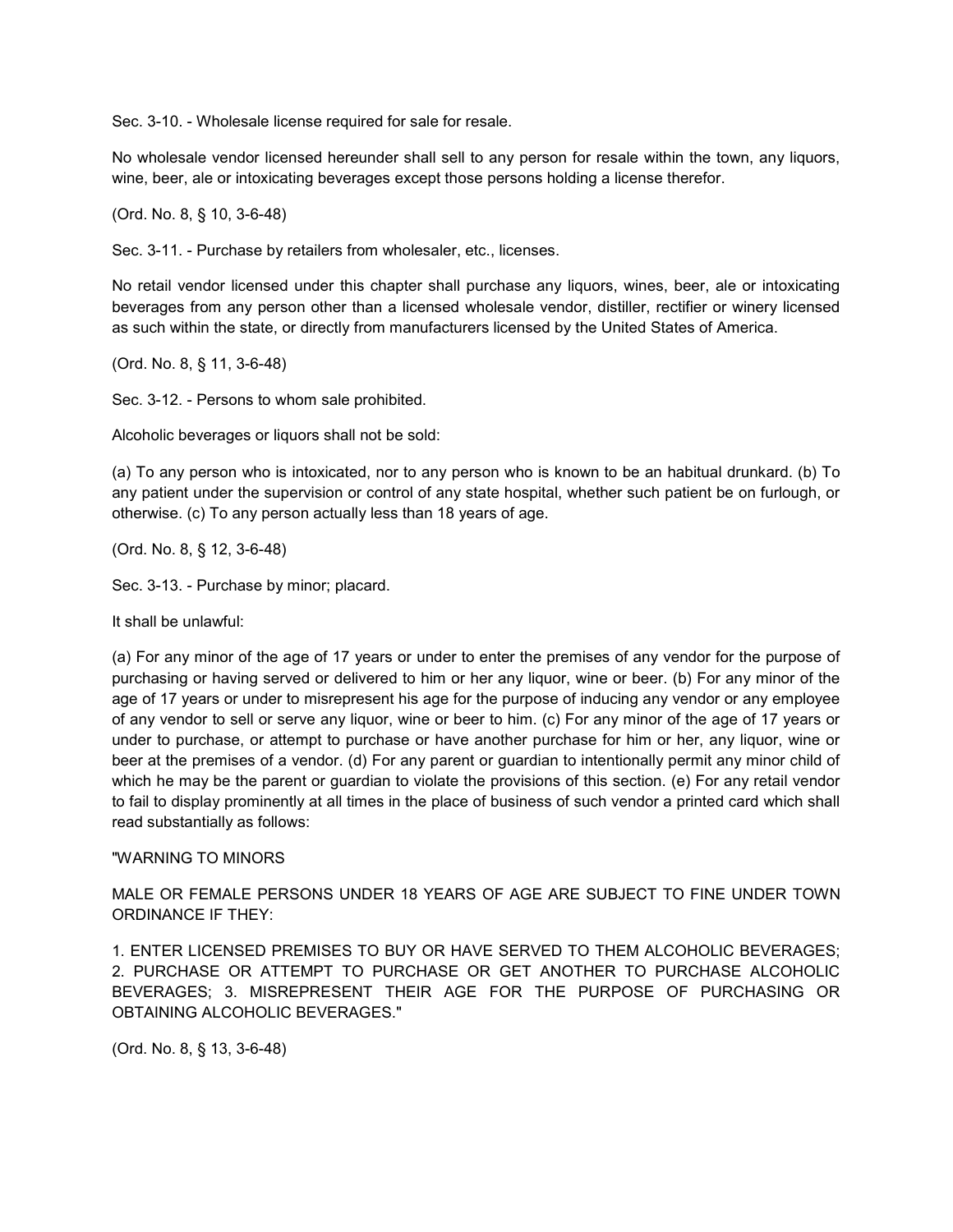Sec. 3-14. - Hours of sale; operation of nightclubs—On-premises consumption and package sales on weekdays.

No vendor of liquors, beer, wine, or intoxicating beverages of any nature shall sell, offer for sale, deliver, serve or permit to be consumed upon the premises of such vendor, any liquors, beer, or wine, or intoxicating beverages of any nature on any weekday between the hours of 2:00 a.m. and 8:00 a.m., except January first, and no such vendor, except as set forth in section 3-15, hereinafter set forth, shall sell, offer for sale, or deliver any liquors, beer, or wine, or any intoxicating beverages of any nature whatsoever by the package, bottle, or container on any weekday between 8:00 p.m. and 8:00 a.m., except January first, and every such vendor shall close and keep closed his place of business and shall not allow customers to remain therein during the hours in which sales are prohibited.

(Ord. No. 8, § 14, 3-6-48; Ord. No. 81, § 1, 3-11-55; Ord. No. 118, § 1, 3-10-58)

Sec. 3-15. - Same—Package sales exclusively.

No vendor of liquors, beer, or wine or any intoxicating beverages of any nature exclusively by the package, bottle, or container which vendor does not sell such beverages to be consumed upon the premises of such vendor, shall sell, offer for sale, or deliver any liquors, beer, wine or any intoxicating beverages of any nature whatsoever by the package, bottle, or container on Sundays nor on any week day between the hours of 8:00 p.m. and 9:00 a.m.; and every vendor shall close and keep closed his place of business and shall not allow customers to remain therein during the hours in which sales are prohibited.

(Ord. No. 8, § 14, 3-6-48; Ord. No. 81, § 2, 3-11-55; Ord. No. 118, § 2, 3-10-58; Ord. No. 165, § 1, 5-13- 63)

Sec. 3-16. - Same—On-premises consumption and package sales on Sundays.

No vendor of liquors, beer, wine, or intoxicating beverages of any nature shall sell, offer for sale, deliver, serve or permit to be consumed upon the premises of such vendor, any liquors, beer, or wine, or any intoxicating beverages of any nature on any Sunday between the hours of 2:00 a.m. and 1:00 p.m., except January first, and no such vendor shall sell, offer for sale, or deliver any liquors, beer, or wine, or any intoxicating beverages of any nature whatsoever by the package, bottle, or container at any hour on Sunday, except as provided for in the foregoing section 3-15, and except on January first.

(Ord. No. 8, § 14, 3-6-48; Ord. No. 81, 3-11-55; Ord. No. 118, § 3, 3-10-58)

Sec. 3-17. - Same—Nightclubs prohibited.

Nightclubs within the territorial limits of the town are prohibited. The term "nightclub" shall mean restaurant, dining room, or other establishment where intoxicating liquor is sold, given away or consumed on the premises, and where floor shows or other forms of entertainment, in addition to music, are provided for guests.

(Ord. No. 81, § 3, 3-11-55; Ord. No. 118, § 4, 3-10-58)

Sec. 3-18. - Slot machines and games prohibited.

No vendor licensed under subsection (a), (c) or (d) of section 3-6 hereof shall permit or allow any jukeboxes, pinball machines, games of skill or chance on the premises of said vendor, or in any room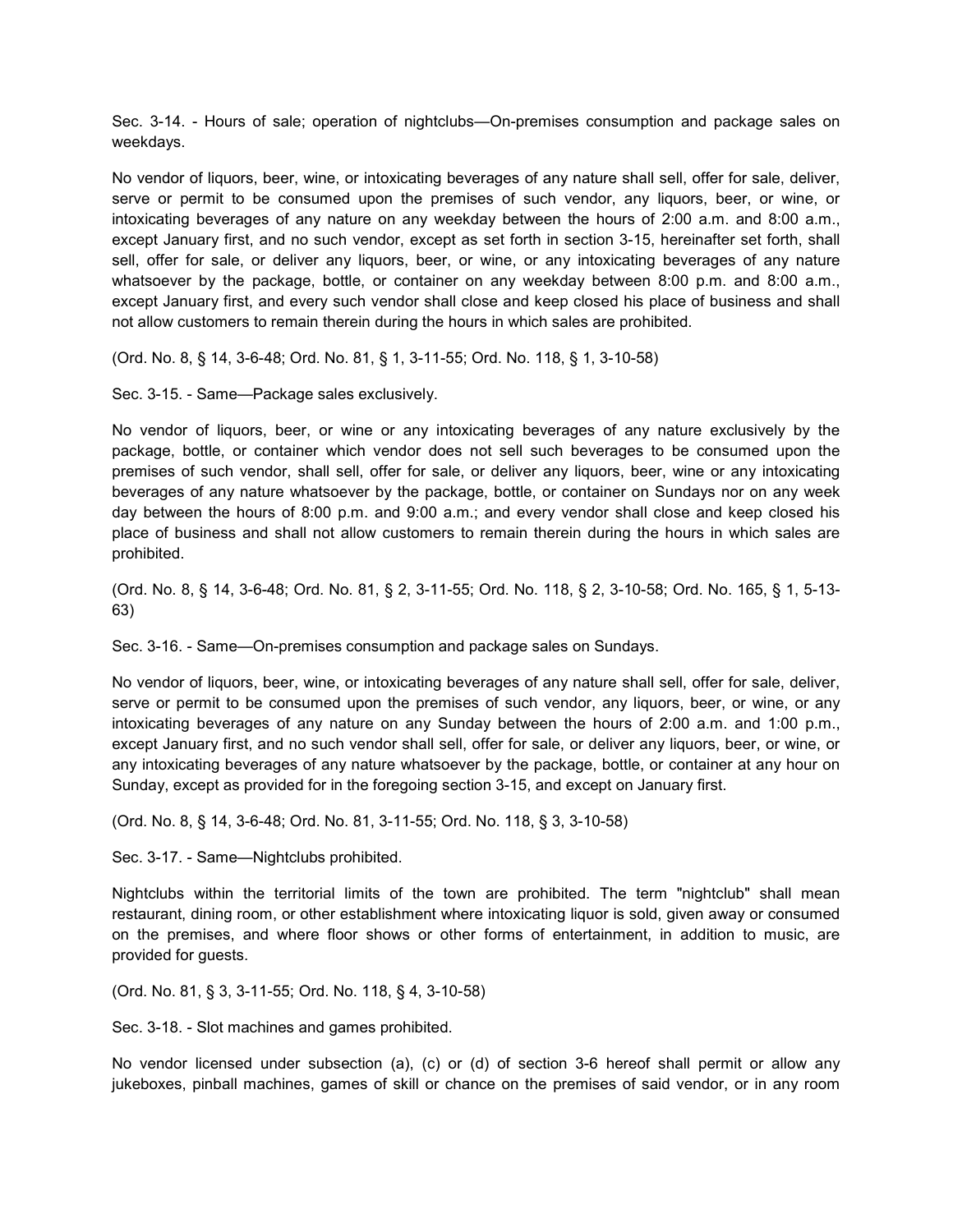where liquor is sold, or any room connecting directly or indirectly therewith through stairways, hallways, doors or other means of ingress or egress.

(Ord. No. 8, § 15, 3-6-48)

Sec. 3-19. - View of interior; passageways to other premises; signs indicating liquor sales.

No licensed vendor shall permit or allow on his premises where such liquor or alcoholic beverages are sold:

(a) Any swinging entrance doors; (b) Any box, stall, partition, or any obstruction which prevents a full view of the entire room by every person present therein; (c) Any opening or means of entrance or passageway for persons or things between the licensed premises and other rooms or places in the building containing the licensed premises, or any adjoining or abutting building, except where said licensed premises adjoins a restaurant or hotel lobby. All glass in any window or door on said licensed premises shall be clear and shall not be opaque, colored, stained or frosted; (d) Any display sign visible from the street indicating that liquor is offered for sale.

(Ord. No. 8, § 16, 3-6-48)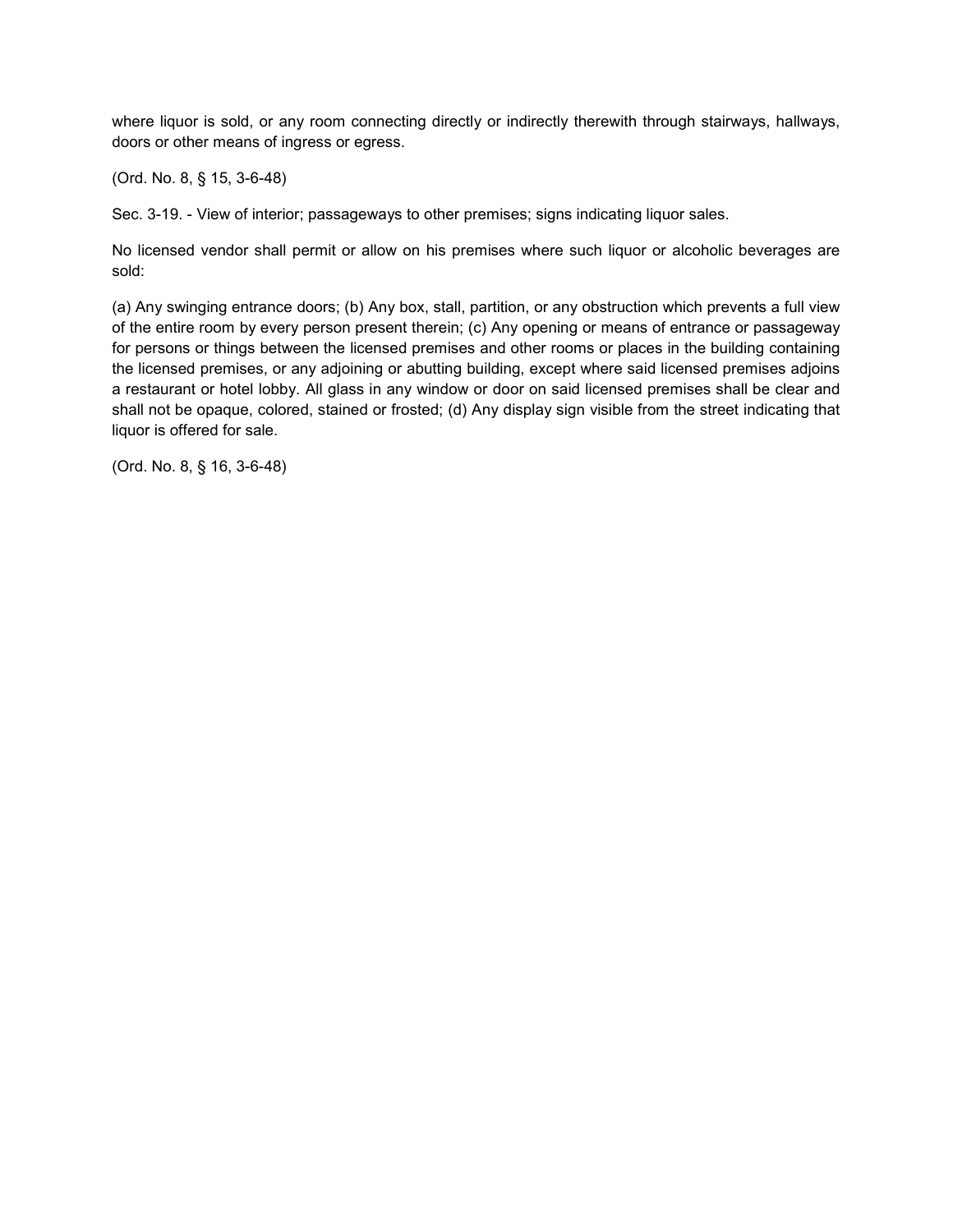#### **FLORIDA DEPARTMENT OF AGRICULTURE AND CONSUMER SERVICES**

#### **Contact Information**

#### **Hotlines**

- Consumer Assistance and Information: 1-800-HELP-FLA or 1-800-435-7352
- Arson Hotline: 1-800-342-5869
- Plant Industry Helpline: 1-888-397-1517
- Fair Rides 24-Hour Accident Reporting: 1-800-663-3542

#### **General Resources**

- [FAQ:](https://www.freshfromflorida.com/FAQ/) See the top 10 most frequently asked questions about the Florida Department of Agriculture and Consumer Services.
- [A-Z Resource Guide:](https://csapp.800helpfla.com/CSPublicApp/AZGuide/AZGuideSearch.aspx) Find contact numbers by subject.

#### **Mailing Address**

Florida Department of Agriculture and Consumer Services

Plaza Level 10, The Capitol

400 S. Monroe St.

Tallahassee, FL 32399-0800

#### **Need Assistance?**

(Mon.– Fri. 8 a.m.–5 p.m. EST) 1-800-HELP-FLA (1-800-435-7352) En Español: 1-800-FL-AYUDA (1-800-352-9832)

#### **FDACS Custodian of Records**

Steven Hall, General Counsel (850) 245-1000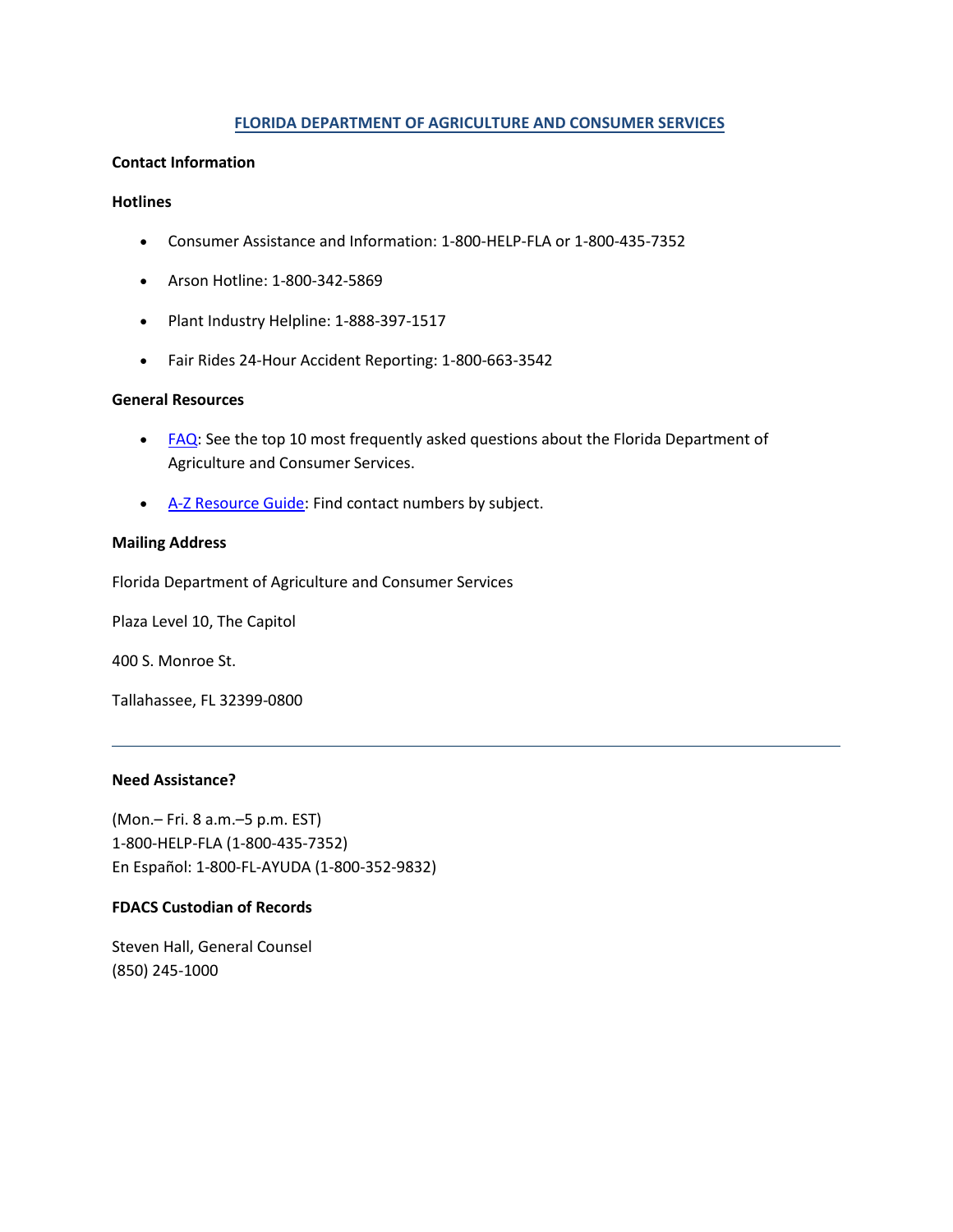# **Food Safety FAQ**

# **Where can I find information about food safety?**

Information can be obtained from the following:

- Florida Department of Agriculture and Consumer Services, 1-800-HELP FLA, (850) 245-5520
- U.S. Department of Agriculture, 1-800-535-4555
- U.S. Food and Drug Administration, 1-800-332-4010